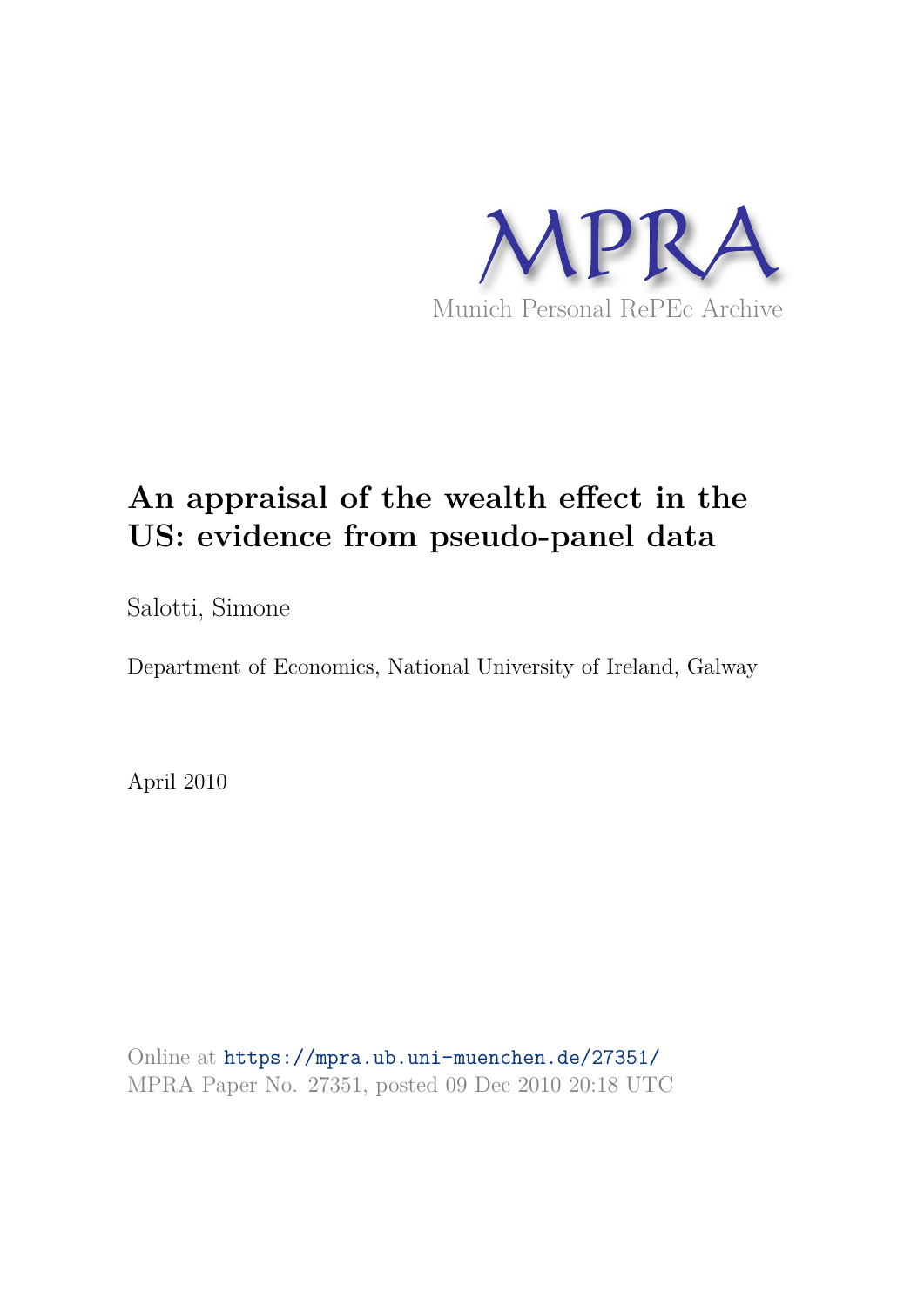# **An appraisal of the wealth effect in the US: evidence from pseudo-panel data**

*This draft: December 2010* 

Simone Salotti

*Department of Economics, National University of Ireland Galway* 

**Abstract.** How does household wealth influence consumption? The empirical evidence brought so far by the literature is unclear, mostly because of the low quality of the data more readily available: aggregate data, cross sections and panel datasets lacking important variables all present major shortcomings for a proper analysis of the wealth effect. The aim of our paper is to contribute to the appraisal of the wealth effect performing a pseudo-panel analysis for the USA (1989-2007), combining information from the Consumer Expenditure Survey and the Survey of Consumer Finances. We distinguish between total and non durables consumption, and we also investigate the roles of the different components of household wealth, both gross and net. Our estimates indicate that there is a significant tangible wealth effect (between 2 and 4 cents per dollar), with an overwhelming importance of the value of the house of residence. On the contrary, financial wealth seems to positively affect consumption of the older households only. In general, it seems that older households experience higher wealth effects, i.e., extract more liquidity from their assets, than younger ones, which rely more on income effects.

**Keywords**: consumption; household wealth; wealth effect; pseudo-panel. **JEL**: D12, E21

<u>.</u>

<sup>÷</sup> simone[.salotti@nuigalway.ie](mailto:salotti@nuigalway.ie)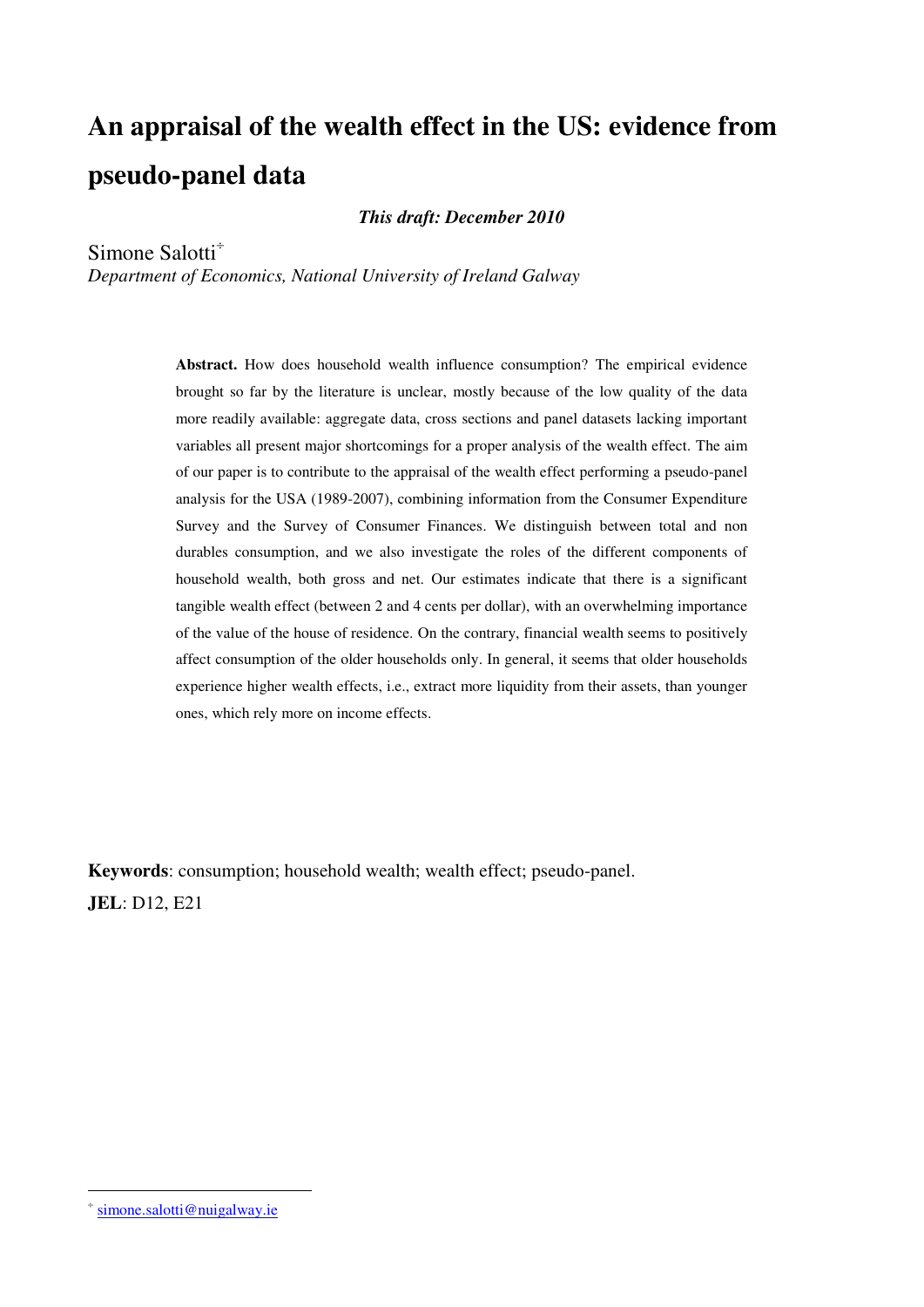### **1. Introduction**

Aggregate savings rates in the USA have declined considerably during the Nineties and the beginning of the new Millennium (Hüfner and Koske 2010). Due to the contemporary growth of stock prices up to 2000, and of housing prices afterwards, many economists (Bernanke 2005; Paiella 2007a) have seen a direct relationship between the two phenomena thanks to the so called ‗wealth effect' channel. F.i. Greenspan (2003) credited housing wealth, realized capital gains, and home equity borrowing with shoring up the economy in the aftermath of the stock market collapse of 2000 and the 2001 recession, primarily through their effects on consumer spending. Accordingly, Juster et al. (2005) claim that the decline in the personal saving rate is due to the significant capital gains in corporate equities experienced over this period. On the other hand, others conclude that there is at best a weak evidence of a stock market wealth effect, and underline the importance of housing wealth in determining the households' decisions on consumption and savings (Case et al. 2005).

However, the mechanism through which wealth affects consumption is not yet clearly understood: while the arguments supporting a direct wealth effect are clear (changes in wealth directly cause changes in consumption through their effect on households' contemporaneous budget sets), the empirical evidence brought so far by a large literature that investigates the role of wealth shocks on consumption is unclear. Moreover, wealth can affect consumption through the indirect channel of providing collateral for obtaining access to credit (Cynamon and Fazzari 2008). In light of that, the aim of our article is to explore deeply the influence of wealth on household consumption and savings.

In our article we overcome the well known problem of inappropriate and incomplete data (which is partly responsible for the mixed results produced by the previous empirical literature) using a pseudo-panel dataset that combines information from two different surveys, the Consumer Expenditure Survey (CES) and the Survey of Consumer Finances (SCF). First, we impute the SCF wealth variables to the CES households for which we have detailed consumption data (that is, we use the SCF as a donor to enrich the variables set of the CES).<sup>1</sup> Then, we construct panel data from the resulting time series of cross sections employing a methodology introduced in Browning et al. (1985) and Deaton (1985). These pseudo-panel data can be used as a substitute for the unavailable true panel data to answer long-term individual behavioural questions such as the one addressed in this paper. After having defined cohorts based on time-invariant parameters (i.e. year of birth), the mean values for each variable of interest become the observations in the pseudo-panel data. In addition to filling gaps in the availability of true panel data, Deaton (1985) identifies three additional advantages of pseudo-panel data. Data from different sources can be combined into a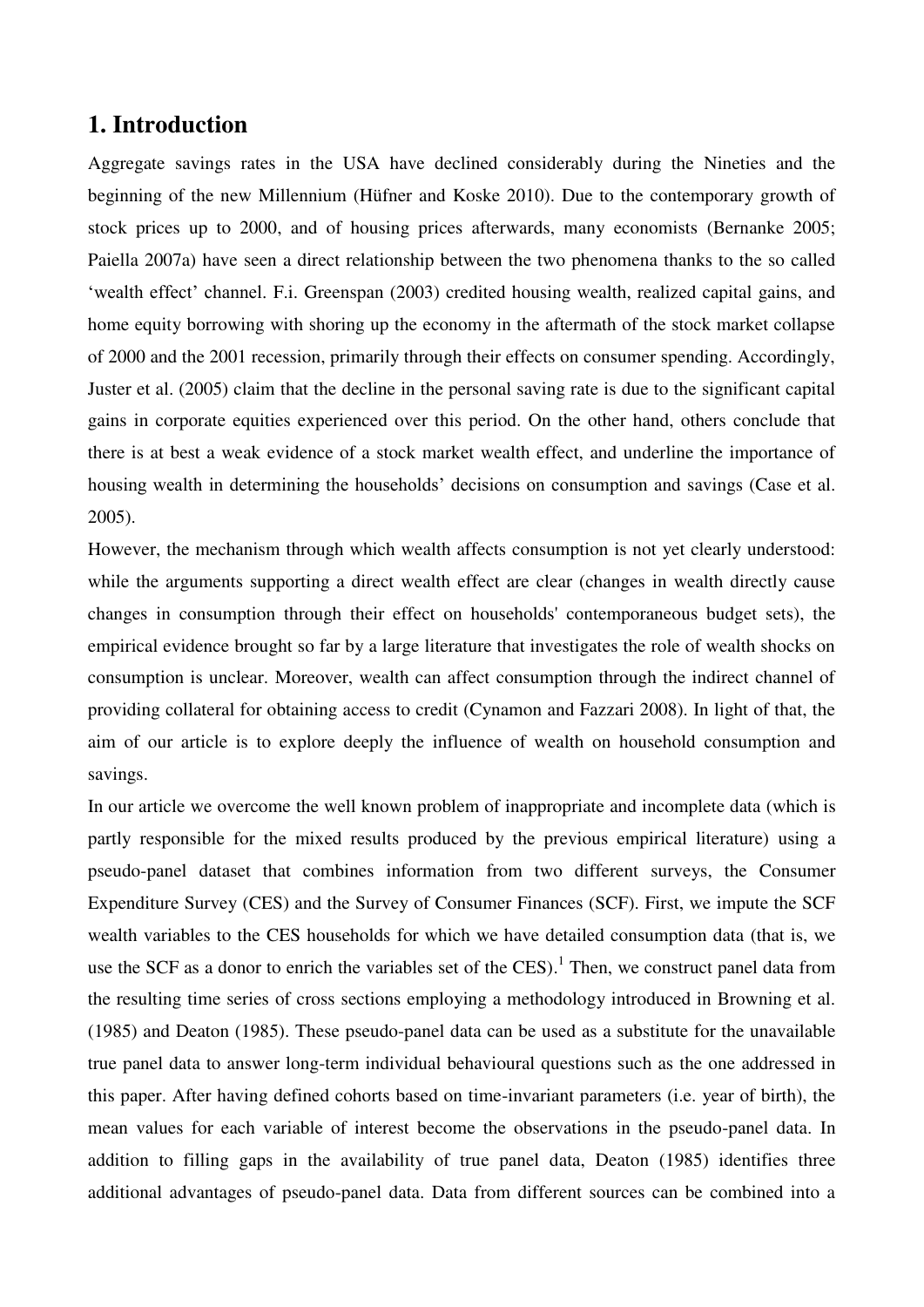single set of pseudo-panel data if comparable cohorts can be defined in each source. Attrition problems often found in true panel data are minimized. The problem of the individuals' response errors is smoothed by the use of cohort means and can be explicitly controlled by using errors-invariables method.

Our analysis exploits all these features using the pseudo-panel dataset to estimate a consumption equation with wealth, in various decompositions, as one of the main explanatory variables, for the period 1989-2007. In our analysis we differentiate between financial and tangible wealth, the latter further disaggregated into the value of the house of residence and the other tangible assets (mainly, other real estate properties). In addition, we investigate the role of debt on consumption decisions by studying both gross and net wealth. We also devote particular attention to the consumption behaviour of the older households, since both theory and previous empirical evidence suggest that they behave differently from younger households (f.i. see Miniaci et al. 2010).

The main result of our study is that tangible wealth is the main type of household wealth to positively affect consumption. In particular, the house of residence is the component of tangible wealth responsible for the highest direct wealth effect. The estimated elasticity of consumption spending with respect to the value of the house of residence is between two and four cents per dollar, which is not far from previous estimates. We view these estimates as a lower bound for the actual effects, since we study the effects of three year changes in wealth on one year consumption only (due to the triennial nature of the SCF). Among the additional results, older households experience a higher wealth effect (i.e. they extract more liquidity from their assets, as predicted by theory). This is particularly evident for net financial wealth, while it is measured with lower precision for the rest of the household wealth.

It would be tempting to use our results to comment on the economic and financial crisis that originated from the subprime mortgage market in 2007. However, we believe it to be impossible to extend our results to the interpretation of the consumption and saving dynamics from the beginning of the crisis onwards, not only because we employ data up to 2007 only, but also because it would be implausible to assume that wealth effects of the same magnitude are at work both during booms and during recessions. Indeed, some studies investigated the asymmetry of consumption responses to increases and decreases in wealth (f.i. Shirvani and Wilbratte 2000; Bertaut 2002; Disney et al. 2003). The rationale behind the unequal wealth effects relates to the assumption of diminishing marginal utility of wealth, where preferences are represented by convex utility functions (reflecting risk aversion) such that consumers would value increases in wealth less highly than equivalent decreases. In addition, whereas consumers can readily reduce consumption in response to a wealth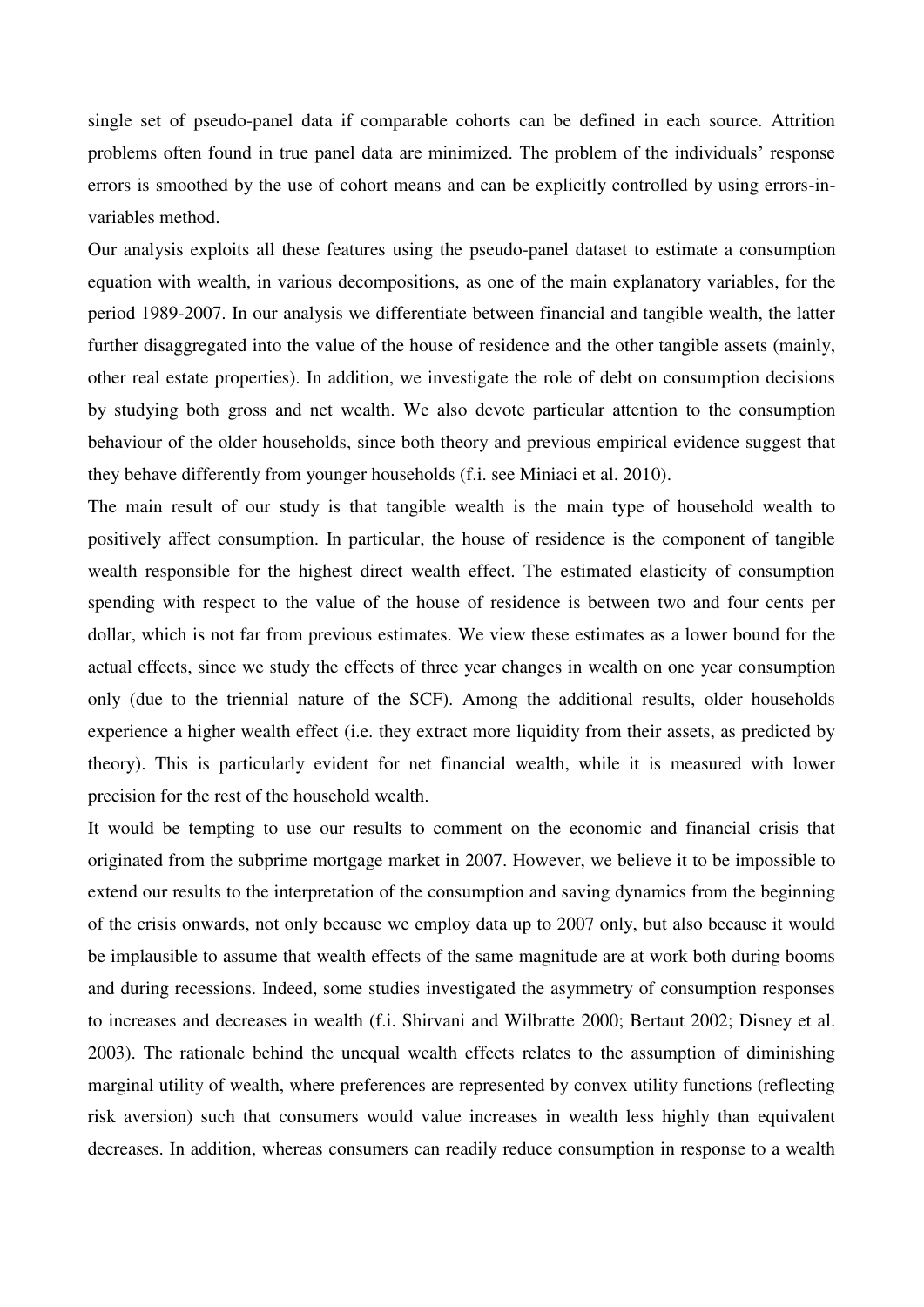reduction, some consumers may find it difficult to borrow to increase consumption. Thus, our analysis is unable to shed light on the mechanisms at work during the recent financial crisis.

The rest of this paper is organized as follows. Section 2 provides a brief review of the previous literature. Section 3 describes the data used and how they were combined. Also, the econometric models are presented. Section 4 illustrates the results. Section 5 concludes briefly.

# **2. The wealth effect in the literature**

There is a large literature devoted to the study of the wealth effect. Most of it is based on the lifecycle model originally proposed by Ando and Modigliani (1963). According to this theory, an increase in wealth leads the individuals to gradually increase consumption. Also, the propensity to consume out of wealth, whatever its form, should be the same small number (Paiella 2007b). In practice, this is likely to be violated, "if assets are not fungible and households develop 'mental accounts' that dictate that certain assets are more appropriate to use for current expenditure and others for long-term saving" (Paiella 2007b, 191). Thus, the appraisal of the wealth effect is an empirical matter, and a fair number of articles have dealt with it. Consequently, a wide range of estimates have been produced. For the US economy, they usually lie between 2 and 7 cents of additional consumption per year per 1 dollar increase in household wealth. This is consistent with the magnitude of the effect estimated by the research staff of the Board of Governors of the Federal Reserve System, that maintains the longest and most regularly updated wealth effect estimates for the USA. However, there are significant differences in the results depending on the methods utilized.

Aggregate data analysis typically find positive effects of wealth increases on private consumption (Davis and Palumbo 2001; Mehra 2001). Also, the real estate wealth effect seems to be higher than the stock market wealth effect. This arises from studies that concentrate either on the former (Girouard and Blondal 2001; Belski and Prakken 2004; Catte et al. 2004), the latter (Ludvigson and Steindel 1999; Poterba 2000; Edison and Sløk 2002; Sousa 2003; Liu and Shu 2004; Case and Quigley 2008), or both (Ludwig & Sløk 2002; Benjamin et al. 2004; Case et al. 2005). As it is common in the empirical literature, some authors find opposite results on the relative importance of the two types of wealth effects (f.i. Dvornak and Kohler 2007). There is no widespread agreement on the econometric techniques to adopt, either. In particular, some studies try to disentangle the short run effects of wealth changes from the long run ones, due to the concern that wealth shocks must be perceived as permanent in order to affect consumption. While most of them adopt cointegration methods to disentangle between the short run and the long run (Tuttle and Gauger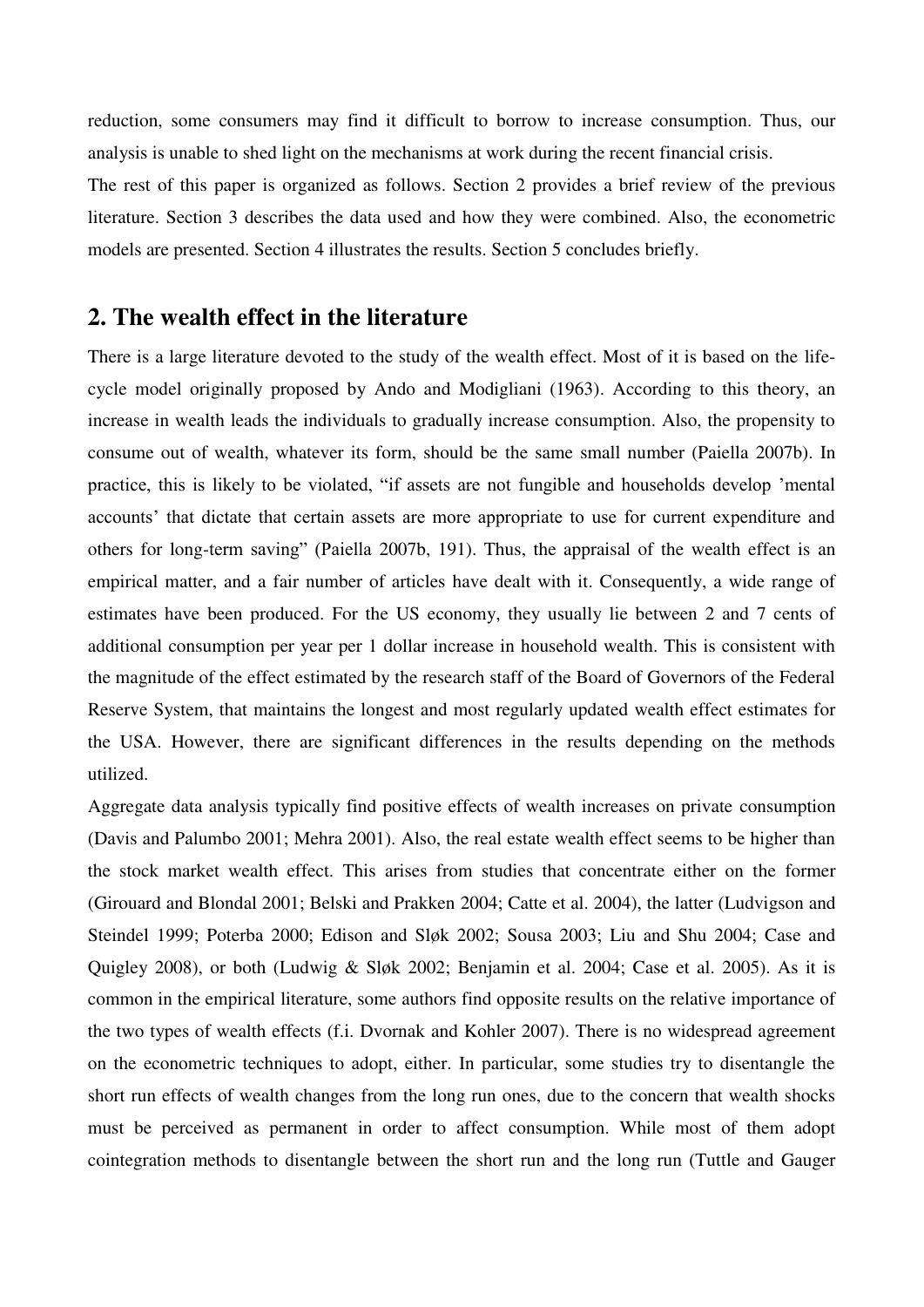2003; Lettau and Ludvigson 2004), some authors choose alternative ways (f.i. Carroll et al. 2006; Morris 2006).

However, the use of aggregate data has been criticized because of its inability to solve the wellknown problem of endogeneity, which is present due to the fact that wealth is the result of both past savings/consumption decisions and movements of asset prices. Attanasio and Banks (2001) advise not to use aggregate data also because of aggregation issues and difficulties in decomposing age, cohort and time effects. Also, household-level data may permit to distinguish between durables and non-durables consumption (f.i., see Fernandez-Villaverde and Krueger 2007), and, on the wealth side, among different components of both tangible and intangible wealth (f.i. see Juster et al. 2005). Accordingly, a whole strand of literature uses household-level data to investigate the magnitude of the wealth effect. While there are few studies on economies outside the US (Campbell and Cocco 2007 on the UK; Paiella 2007b on Italy), most of them concentrate on the US economy (Engelhardt 1996; Skinner 1996; Parker 1999; Dynan and Maki 2001; Lehnert 2004; Juster et al. 2005). This is due to the availability of many US survey and panel data, such as the Consumer Expenditure Survey (CES), the Panel Study of Income Dynamics (PSID), or the Survey of Consumer Finances (SCF). However, each one of them, taken singularly, has some drawbacks for this type of analysis. The PSID contains data on food consumption only, and data on household wealth have been collected since 1984 every five year only. The CES has highly detailed consumption data, but the quality of its wealth data is low due to limitations both in scope and precision. On the other hand, the SCF does not contain detailed consumption variables, while information on wealth is collected very accurately. Some authors (f.i Maki and Palumbo 2001) tried to overcome these problems by using cohort-level analysis based on the original ideas by Browning et al. (1985) and Deaton (1985) by combining aggregate and household level data. An interesting alternative is the one by Bostic et al. (2009), where a sample combination technique has been used to obtain a dataset suitable for an analysis of the wealth effect.

Generally, household-level data studies tend to confirm the results of the studies that use aggregate data (Levin 1998, is a notable conflicting example, since he concludes that wealth does not affect consumption), but have a higher ability to distinguish between different channels through which wealth changes affect consumption. Also, depending on the data used, some of them have been able to shed light on the role of liquidity constraints and precautionary savings (f.i. Engelhardt 1996, and Campbell and Cocco 2007, respectively).

The strategy followed in our paper is to build a new pseudo-panel dataset combining information from existing US sources. A sample combination procedure is used to enrich the CES data with wealth variables from SCF households. Then, we use this time series of cross-sections to perform a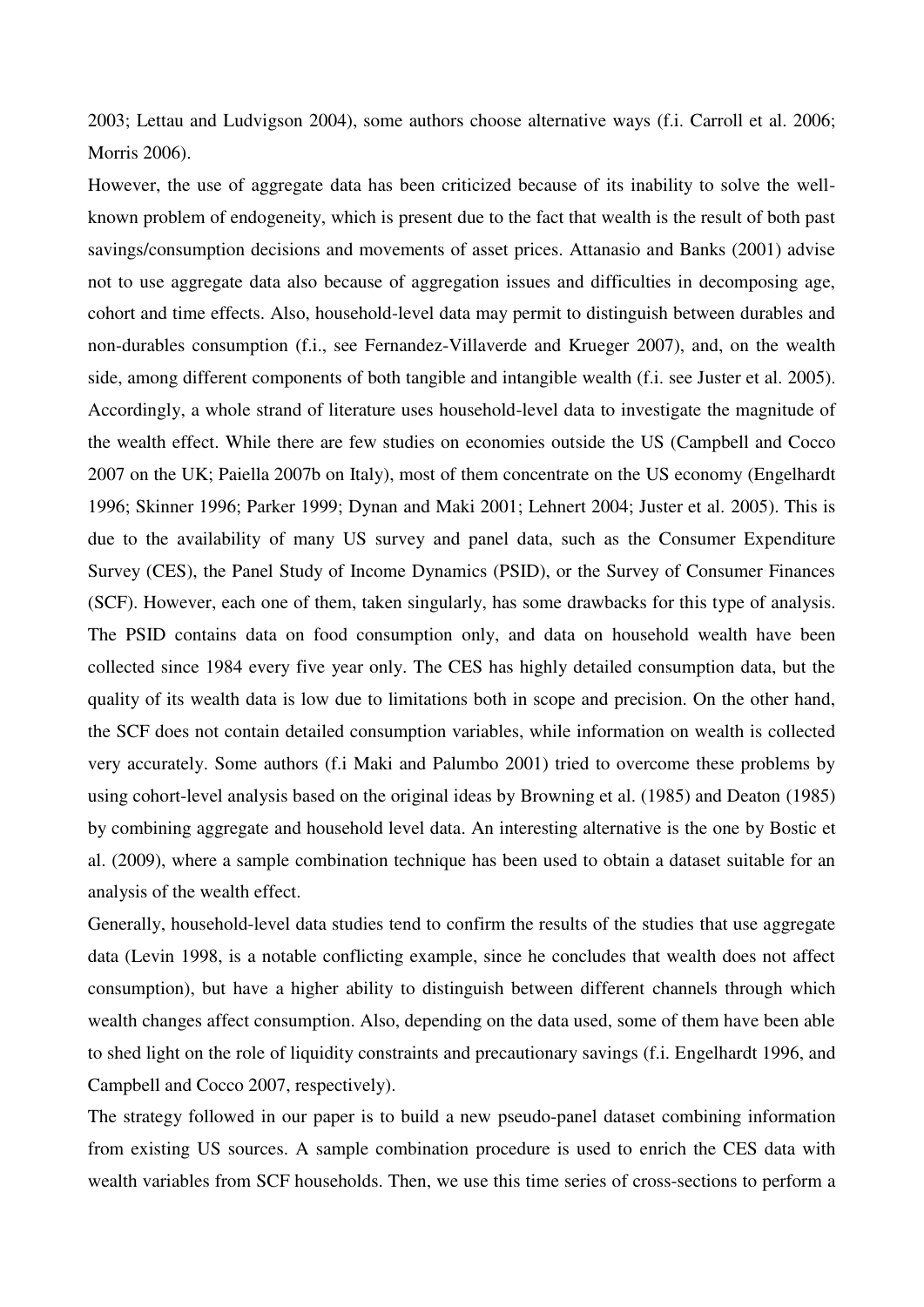pseudo-panel analysis. The procedure generates a dataset which contains a large amount of information, which helps dealing with the problem of omitted variables, and therefore moderates the issue of endogeneity. Methods of integrating different sources of information similar to the one that we utilized here have been recently used by some national institutes of statistics as a convenient way to obtain detailed datasets without having to bear the costs of producing brand new surveys (f.i., see Rosati 1998; Del Boca et al. 2005). We follow closely the guidelines established in the literature (D'Orazio et al. 2006; Ridder and Moffitt 2007), then we use the resulting dataset to build a pseudo-panel, following the idea originally proposed by Browning et al. (1985) and Deaton (1985). Finally, we provide data and codes that we used to perform whole analysis in order to ensure its repeatability (see the Web Appendix).

## **3. Data: sample combination and pseudo-panel characteristics**

#### *3.1 CES and SCF data*

In our analysis we use the wealth data from the SCF to enrich the information contained on the CES, that contains detailed consumption data, for the period  $1989-2007$ .<sup>2</sup> The dataset arising from the combination of these two surveys contains data on both consumption and wealth, making it the appropriate source for the analysis of wealth effect. Also, there is a rich set of additional socioeconomic variables that helps attenuating the problem of endogeneity related to omitted variables.

The CES is collected by the Bureau of Labor Statistics (BLS) to compute the Consumer Price Index, and contains data on a high percentage of total household expenditures (see Garner et al., 2006). It is a rotating panel in which each household is interviewed four consecutive times over a one year period. Each quarter 25% of the sample is replaced by new households. The survey contains quarterly data, thus we had to extrapolate data on yearly consumption to perform the combination with the SCF. Also, the interviews are conducted monthly about the expenditures of the previous three months: for example, a unit interviewed in January will appear in the same quarter of a unit interviewed in February or March, even if the reported information will cover a slightly different period of time. This overlapping structure of the sample complicates the operation of estimating annual consumption in many dimensions. First, the year over which we have information for each household is different depending on the month in which the household completes its cycle of interviews. Second, and even more important, not all households complete the cycle of four interviews, thus they don't report all the expenditures made in one year. What follows is a detailed explanation of the procedure that we followed to obtain annual data from the CES, so to be able to combine it with the SCF.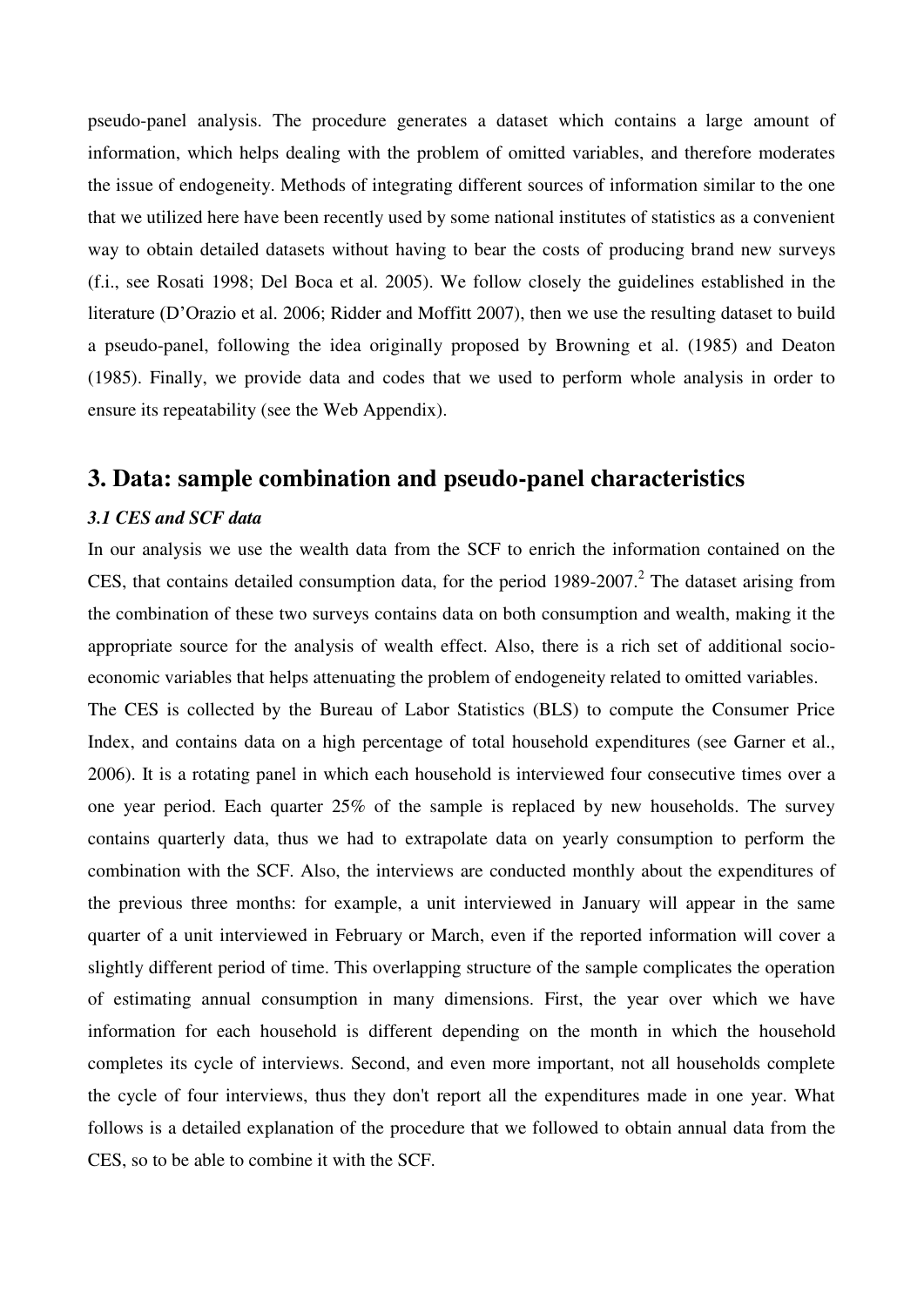In order not to waste a vast amount of information, we have chosen to use the data of the households present for the whole year of reference, as well as the data of the households that were interviewed three periods or less. First, we harmonized the expenditure variables using the Consumer Price Index (CPI), differentiated for food, energy and other goods, in order to have all expenditures expressed with the prices of June of the reference year. Second, we seasonally adjusted the quarterly measures of consumption using the ratio to moving average method. Finally, we used a simple technique to extend these corrected quarterly expenditures to the whole year of interest: we multiplied by four the expenditure of the households present for one quarter only, by two the expenditure of two quarters and by four thirds the expenditure of the households interviewed for three quarters. For the households that were present for four quarters in a row, we just computed the sum across quarters. We believe that this procedure does not produce distorted measures according to the number of quarters for which there are data in the CES, due both to the CPI harmonization and, even more important, the seasonal adjustment. We also checked whether this operation led to a dataset differing from the original (quarterly) one in terms of distributions of the variables that we used in our analysis, finding no significant differences. For each household, in addition to the consumption variables, both for total and non-durables expenditure, we kept sociodemographic variables and annual income.<sup>3</sup>

The household wealth data that we imputed to the CES households come from the SCF, which is triennial and is produced by the Federal Reserve Board. This survey contains socio-demographic information that proved valuable for the statistical matching procedure. In particular, we used data on marital status, race, age, education and occupation of the household head, home ownership status and family size. The period covered by the analysis starts in 1989, mainly because the SCF question frame was different in earlier periods, and ends in 2007, with 7 periods in total. In addition, we used the information contained in all the five implications of the SCF (five different versions of the dataset that derive from the multiple imputation procedure used to approximate the distribution of missing data, as explained by Kennickell 1998), by performing the sample combination with the CES separately for each implication.

#### *3.2 The sample combination procedure*

The aim of the procedure is to look for similar households across the two surveys and then to attach the wealth variables observed for the SCF households to the most similar ones in the CES, so to get an "augmented" CES that contains detailed information on wealth in addition to the consumption and socio-demographic variables originally collected by the BLS. In constructing and applying the matching procedure we followed the principles and suggestions given by Ridder and Moffitt (2007)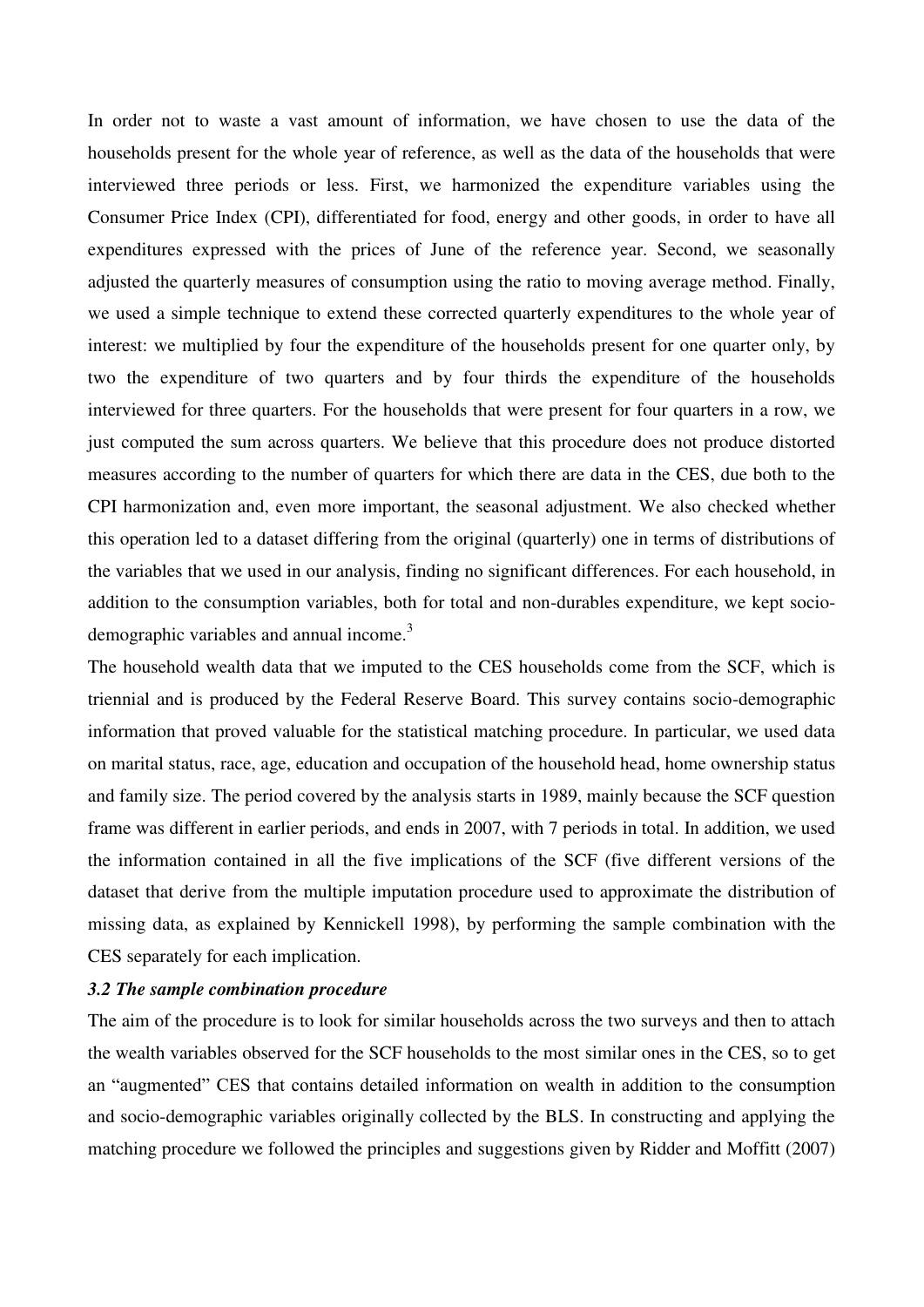so to make sure to produce a high quality new dataset. The details of the procedure are the following.<sup>4</sup>

We first partitioned both samples into cells based on six categorical variables in order to avoid matching individuals that differ in important characteristics. For the year 2007, and similarly for the other years, more than 700 cells were created using:

\* Race - white, black or other;

\* Marital status - married or not;

\* Education - twelfth grade or less, high school, some college or more;

\* Tenure - home owner or not;

\* Occupation - not working, managers and professionals, technicians, services, operators, other;

\* Family size - one, two, three or four or more people in the household.

Thanks to this detailed partition that makes use of many different variables, we were able to avoid the risk of matching pairs of households differing in fundamental characteristics. Almost every cell contained individuals from both surveys, and the imputation of the wealth variables to the CES households has been done only using SCF households pertaining to the same cell. Thus, within every cell, we looked for the most similar households across the two surveys according to the values of income and age, building a unique distance function able to measure the differences in these two variables.<sup>5</sup> The wealth values of the SCF households were assigned to the most similar CES households within the cell. We also refined the matching by dropping the individuals for which the distance function displayed too high value, that is, the matched individuals had nondeniable differences in age and/or income to be paired together.<sup>6</sup> The matching process yielded a dataset with more than 12,000 observations in 2007.

We checked the result of the matching procedure in two different ways. We verified the similarity among the correlations between income (which is observed in both surveys) and the wealth variables both in the SCF and in our augmented CES (after-matching). Table 1 shows that the similarity is very high, suggesting that the procedure did not alter the distribution of the imputed variables, a signal of good quality of the overall sample combination. Furthermore, we produced the graphs of the probability density functions of the matched variables obtained with a kernel density estimation, finding comfortingly similar curves.

# *insert Table 1 about here insert Figures 1-7 about here*

Figures 1-7 report the graphs for household net wealth: we have chosen this variable because it comprehends both assets and debt, therefore it summarizes more than other variables the results of the matching procedure. Although the two distributions do not completely overlap because not all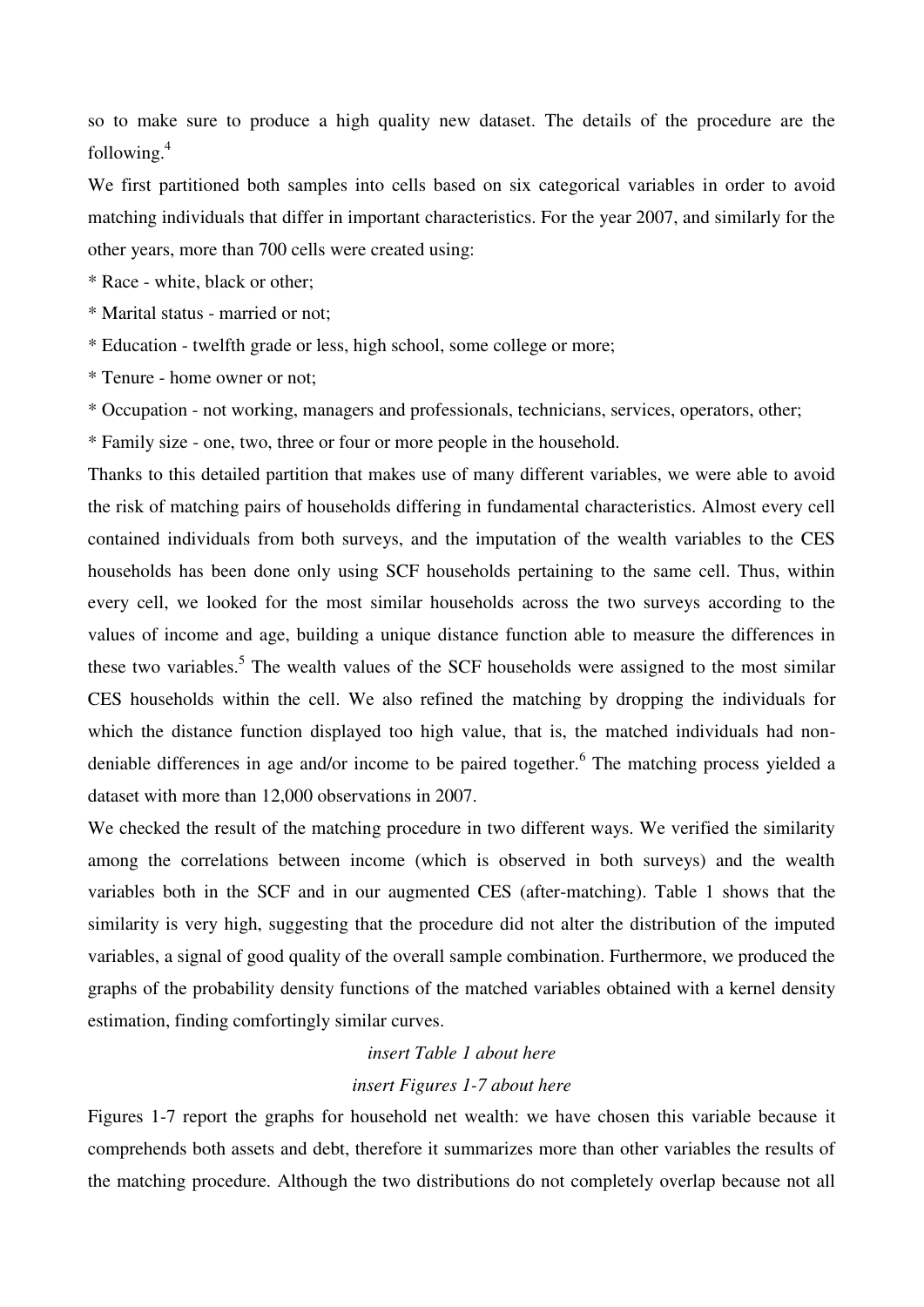the SCF individuals are used as donors in the matching procedure, the curves do show very similar patterns, again making sure that the matching procedure maintained the distributional properties of the variables of interest.

We used these precautions because sample combination methods must be applied with care, as there are some conditions that have to be met in order not to commit errors. First, the two different surveys must be two samples drawn from the same population. Second, there must be a set of common variables on which to condition the matching procedure, as it is clear from the above description of the procedure. As for the first condition, both the CES and the SCF are samples representing the US population. Their sample designs are different, since the SCF oversamples households that are likely to be wealthier, while the CES does not. However, we decided to proceed with the sample combination procedure without correcting for this difference, since any correction (that is, dropping a certain percentage of the wealthier SCF households) would have involved a high degree of subjectivity. Despite this fact, the resulting dataset is robust to the alternative modus operandi where the wealthiest SCF households are dropped before the sample combination.<sup>7</sup> About the second condition, there are many socio-demographic variables that are collected in both surveys, and for some of them a recoding proved to be necessary to express them in the same way. This has been carried out making a large use of the documentation that accompanies the public releases of the two surveys. Most recoding operations turned out to be straightforward. The most interesting exception has been the recoding of the occupational sector variable for the 1989 and 1992 waves of the CES, where there is an additional category, "self-employed", that in the SCF is not taken into account. In this case we performed a multinomial logit estimation to impute the occupational sector to the CES individuals labeled as "self-employed" in order to proceed with the matching with the SCF. The estimation results were in line with the distributions of the occupational variable both in the SCF and in the subsequent editions of the CES.

#### *3.3 Pseudo-panel: construction and characteristics*

Following Browning et al. (1985) and Deaton (1985), we constructed panel data from the time series of cross sections resulting from the sample combination procedure. This method allows us to overcome the major limitation of repeated cross-sectional data, i.e. the fact that the same individuals are not followed over time. Pseudo-panel data present the additional advantage of dealing with the attrition problem more flexibly with respect to genuine panel data.

In this section we define cohorts based on the year of birth of the household head. Each cohort consists of households whose head was born within four-year period: the oldest cohort is for individuals born between 1898 and 1901, and the youngest for individuals born between 1986 and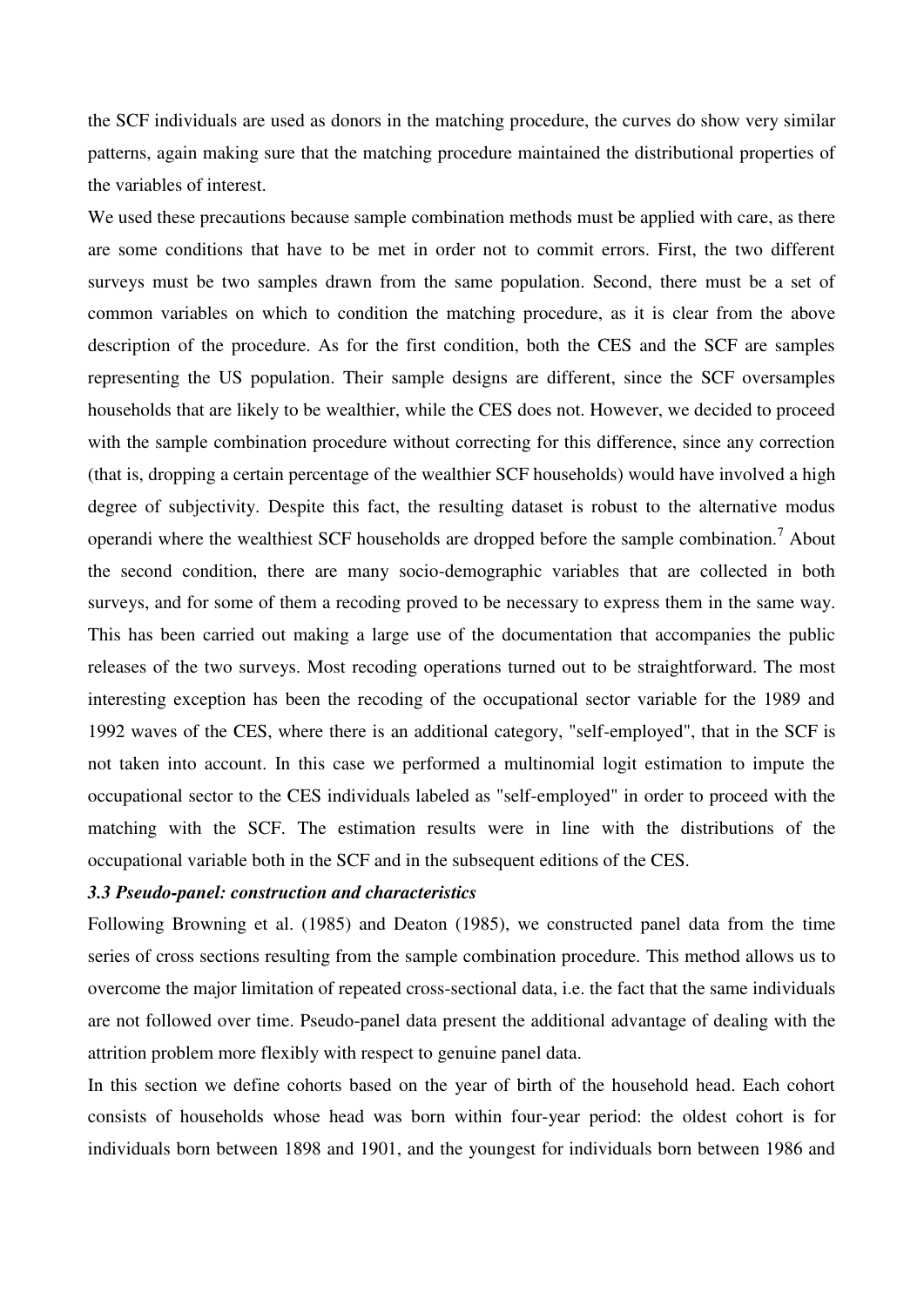1989. The resulting dataset is composed by 23 cohorts and 7 years of data (see Table 2 for more details).

#### *Insert Table 2 about here*

Figure 8 plots the evolution of the ratio of net wealth over income over the life cycle. Each line corresponds to a different cohort. It is interesting to notice that the ratio rises somewhat constantly starting from the beginning of the age of majority, until it experiences a decline between 70 and 80 years old.<sup>8</sup>

#### *Insert Figures 8-9 about here*

Figure 9 is built in a similar way, and shows the ratio of non durables consumption on income over the life cycle. The profiles are hump-shaped over the life cycle, reflecting the evolution of the income profiles. At the beginning of the age of majority income is typically low, leading to values of the ratio larger than one. Then, as income rises, this kind of expenditure represents a declining share of it (reaching a minimum of approximately .5), until the age of retirement, when income decreases due to retirement.

### **4. Model and results**

#### *4.1 The model*

Following the literature on life cycle consumption, the basic specification of our model would be the following, if household-level panel data were available:

$$
\log(C_{ii}) = \alpha_1 \log(income_{ii}) + \alpha_2 \log(wealth_{ii}) + \beta' Z_{ii} + k_i + \varepsilon_{ii}
$$
 (1)

where  $C_{it}$  is consumption (either total or non durables consumption); *income*<sub>it</sub> is current income; *wealth*<sup>*it</sup>* is household wealth;  $k_i$  is a fixed (time-invariant) individual effect;  $Z_{it}$  is a vector of</sup> additional controls;  $\varepsilon_{it}$  is a time-varying and individual-specific error term.

However, we estimate a similar model based on a pseudo-panel, thus equation (1) has to be aggregated over all individuals within a specific cohort. We obtain the following model that refers to cohorts rather than individuals (indexed by *c*, instead of *i*):

$$
\log(\overline{C}_{ct}) = \alpha_1 \log(\overline{income}_{ct}) + \alpha_2 \log(\overline{wealth}_{ct}) + \beta' \overline{Z}_{ct} + \overline{k}_{ct} + \overline{\varepsilon}_{ct} \qquad (2)
$$

where the variables are the cohort means. Note that, differently from the individual fixed effect in equation (1), the mean of the cohort effect is no longer necessarily constant over time, since the pseudo-panel is composed by independent cross sections, so that the same individuals are not present in more than one of them. It can be expected that the cohort effect will be correlated with the explanatory variables, leading to inconsistent estimates. Deaton (1985) solves this problem by considering the model in terms of unobserved population cohort means and the actual cohort data as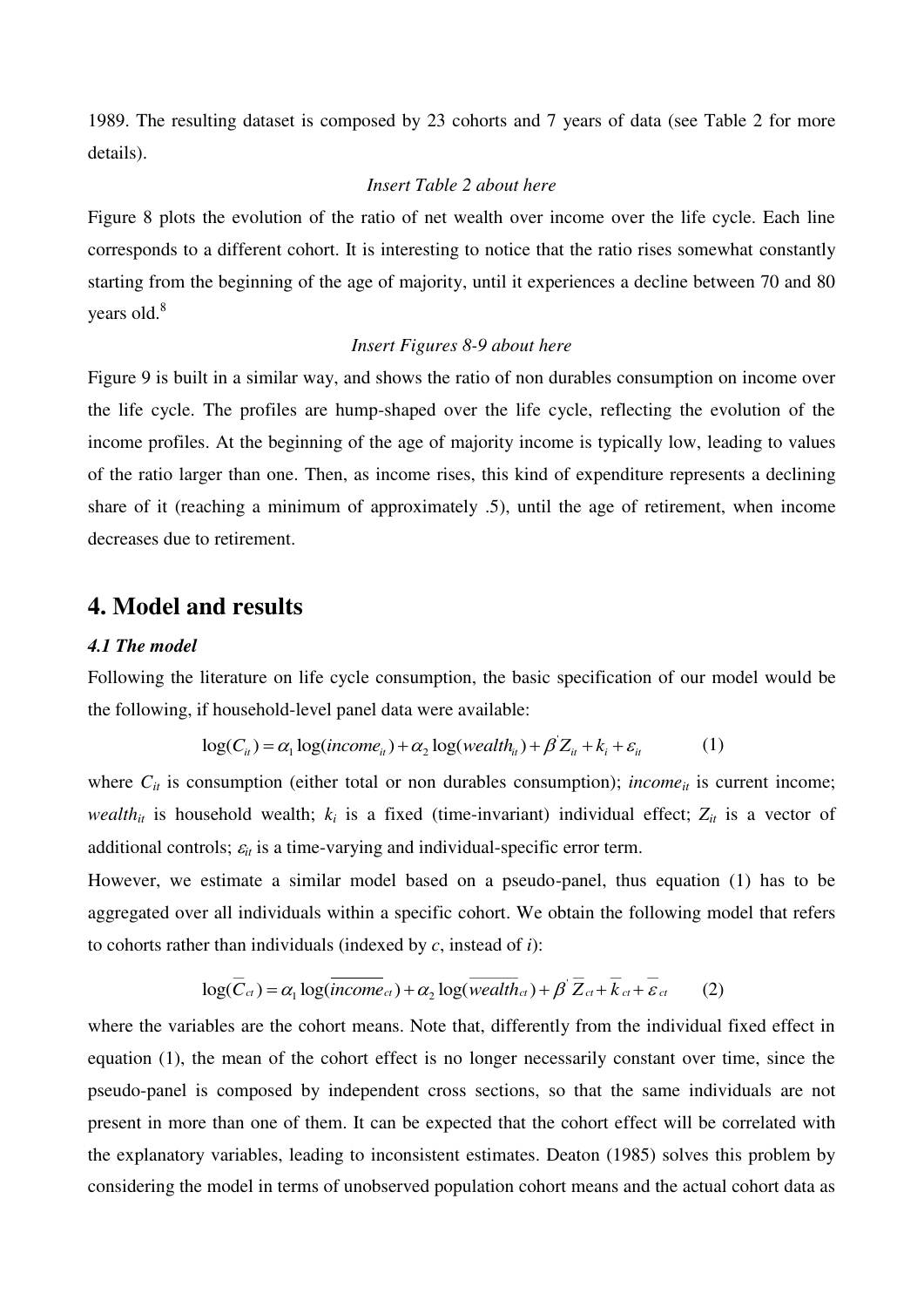error-ridden measurements of these means, thus suggesting an error-in-variables estimator. We therefore estimate a fixed effects model, correcting for the measurement errors in observed cohort means.

In our analysis we use three different specifications of the model in equation (2), in order to investigate the role of the different components of household wealth. Specification 1 divides wealth between the value of the house of residence (*house*), the value of the rest of tangible assets (mostly other real estate properties, *ore*) and gross financial wealth (*fin*); the other two specifications investigate the role of household debt. Specification 2 includes financial wealth net of debt (*netfin*), while specification 3 includes gross financial wealth together with the total value of tangible assets diminished by debt (*nettng*). The additional explanatory variables of the model are the following: annual income (*income*), age (*age* and *agesq*), educational level (*educ*), two dummies for the race (*race-black* for African Americans, *race-other* for other non-White), a dummy for the occupational status (*not working*). We also include a few interaction variables in order to better grasp the wealth and consumption dynamics of the old people. In particular, a dummy that takes the value of 1 if the household head is over 65 years old is multiplied by income and by the relevant (according to the various model specifications, see below) income and wealth variables.

Notice that in principle, when trying to explain the observed variance of the variables, we would like to be able to differentiate between cohort effects, age effects and period effects. However, as noted by Russell and Fraas (2005), these three effects "cannot be simultaneously identified because only one time dimension and one individual or cohort dimension exists. More specifically, the functional relationship between all three effects causes perfect collinearity when all three effects are fully specificied (Fienberg & Mason, 1985; Ryder, 1965)" (Russell and Fraas 2005, 3). We address the age, period and cohort identification problem by using a linear restriction that all period effects are equal, therefore we do not include year dummies among the controls. This assumption allows a set of mean age dummies, and the fixed effects estimation takes into account the cohort effects.

We estimate these three specifications using two alternative dependent variables: the logarithms of total consumption and of non-durable goods expenditure. We disregard the expenditure on durable goods because its timing does not match the flow of services coming from the goods. In particular, the relationship between consumption, income and wealth applies to the flow of consumption, but durable goods expenditure "represents replacements and additions to a stock, rather than the service flow from the existing stock" (Paiella 2007b, 198). This is why we concentrate on the results for total and, above all, non durable goods consumption.<sup>9</sup>

*4.2 Results*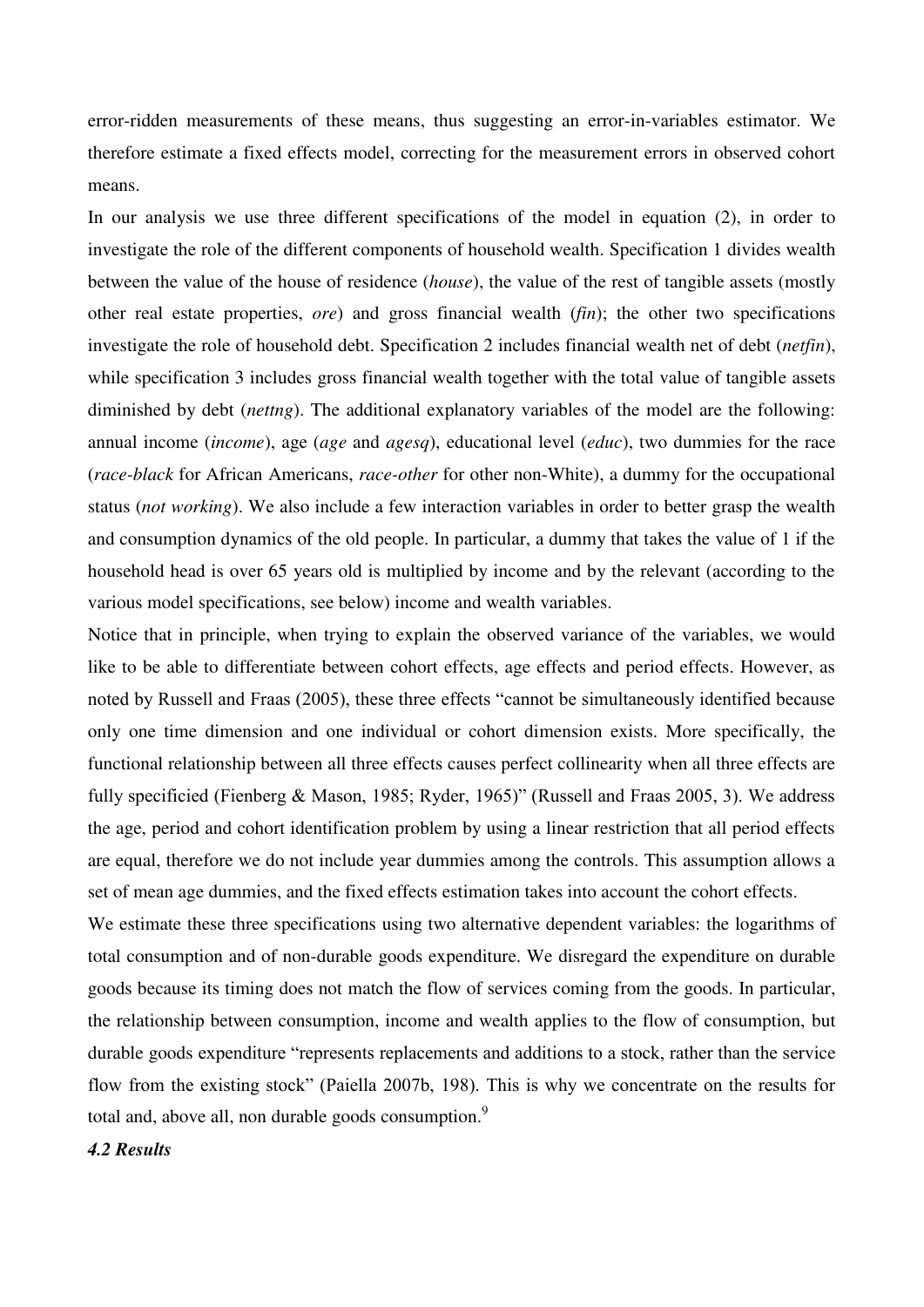All the fixed effects estimations take into account the multiple imputation used in the SCF using the RII (see Montalto and Sung 1996; Rubin 1987). Very briefly, every year the SCF consists of five complete data sets because missing data are multiply imputed, producing implications 1 to 5. For each survey year, we performed the sample matching with the CES separately for every implication, thus obtaining five different datasets for each year of interest (1989, 1992... and 2007). Then, in order to get the whole time series of cross-sections, we aggregated all the implications 1, then all the implications 2, and so on until the implications number 5, obtaining 5 different implications of the same dataset, from which obtaining our pseudo-panel.<sup>10</sup> Thanks to the RII, we use information from all these five data sets in order to make valid inferences, taking into account the extra variability in the data due to the imputed missing values. Also, standard errors are clustered, as it is advisable using pseudo-panel data (Petersen 2009).

#### *Insert Tables 3-5 about here*

The results of the estimation of equation (2) (131 non empty cohorts, obtained from more than 73,000 observations for each implication) are reported in Tables 3-5, because of the three specifications based on the different decompositions of household wealth. In each table, results are reported separately for models with the two different dependent variables. Results show that current income positively and significantly affected consumption in the period 1989-2007. The estimated elasticity ranges between 0.47 and 0.62, indicating that current income plays a very important role in determining current consumption. Turning to the household wealth coefficients, it seems that its various components differently affect consumption. In particular, gross financial wealth did not positively affect consumption during the period of interest (the *fin* coefficients are always very small and negative). On the contrary, tangible wealth positively affected consumption, with an estimated elasticity reaching at most 4 cents per dollar (see the *house* coefficient in Table 3 when non durables expenditure is the dependent variable). In particular, the estimated coefficients associated to the house of residence are always highly significant, while the ones of the other tangible assets, although always positive, are not statistically different from zero at standard significance levels.

Once debt is introduced in the analysis, with the estimation of the second and third specifications, results show that considering tangible wealth net of debt lowers the estimated elasticity (1 and 2 cents per dollar with total consumption and non durables expenditure as dependent variables, respectively - see Table 4), but remains significantly different from zero when the dependent variable is non durables expenditure.

The behaviour of the older households is investigated thanks to the income and wealth interaction terms with the *old* dummy. The coefficients of the interaction terms related to financial wealth and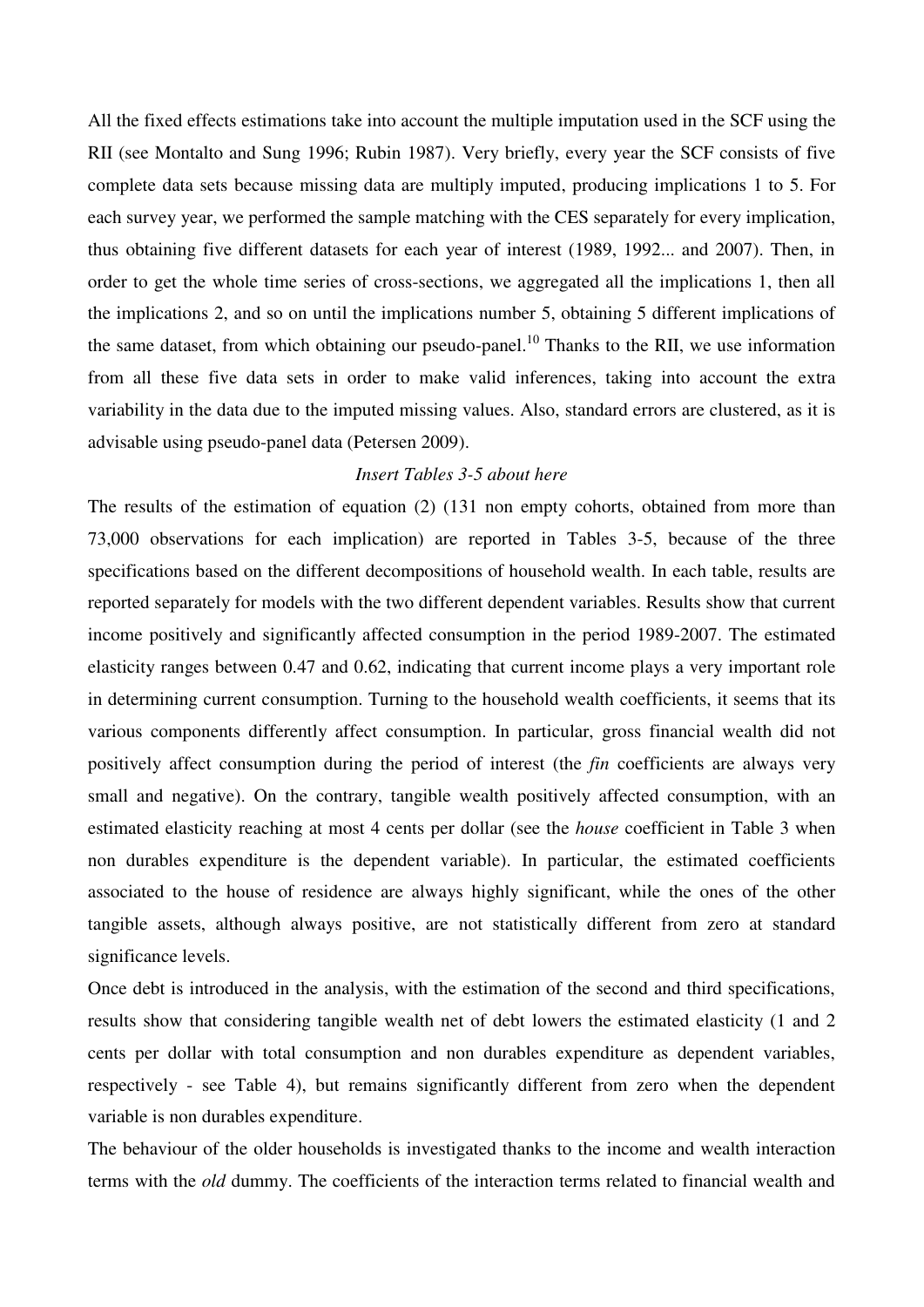housing wealth are always positive, suggesting that older households extract more liquidity out of their properties. However, these estimates suffer from a low precision, as only the coefficient of the interacted net financial wealth (Table 4, total consumption as the dependent variable) is statistically significant at standard levels (showing an elasticity of 2 cents per dollar). Finally, the *old\*income* interaction term shows that older households rely less on income when deciding their consumption levels, since the estimated coefficients are always negative.

The rest of the explanatory variables present the following results. The non trivial relationship between age and consumption is confirmed by the high statistical significance of the coefficients of age and age squared (the first positive, the second smaller and negative). Higher education is associated with higher consumption, while of the two ethnic-minorities dummies, only the one indicating a non-White and non-Black household head is always negative and statistically significant (the reference ethnic group is White).

We investigated the robustness of our findings in several ways. The results hold when we get rid of the 1% of household that are at the top and at the bottom both of the income and of the consumption distributions. As said previously, the results are also robust to variations of the sample combining procedure. This robustness is not surprising, since our sample is very large, and it is unlikely that our results are driven by outliers or by small subsamples of households.

 To conclude, wealth surely plays a role in determining consumption and savings patterns of American households during the period 1989-2007. However, the phenomenon is multi-faceted, since various kinds of wealth affect consumption in different ways. In particular, financial wealth does not seem to exert positive effects on it, while tangible wealth does, particularly through the value of the house of residence. Additionally, the direct wealth effect phenomenon is more important for older households, while the younger ones rely more on current income when deciding their expenditure levels.

### **5. Conclusions**

This paper analyses the strength of the wealth effect on consumption in the USA with a pseudopanel dataset specifically built for this scope. We combine data from the CES and the SCF for the years 1989-2007. In particular, the SCF was used as the "donor" survey: its wealth data were given to CES households in order to enrich the data collected in this latter survey and to perform an analysis capable to link consumption and wealth using household-level data. This sample combination produced a large time series of cross sections with more than 70,000 observations. The resulting dataset was then used to build a pseudo-panel dataset aggregating individual observations in cohorts based on the year of birth of the head of the households. Each cohort consists of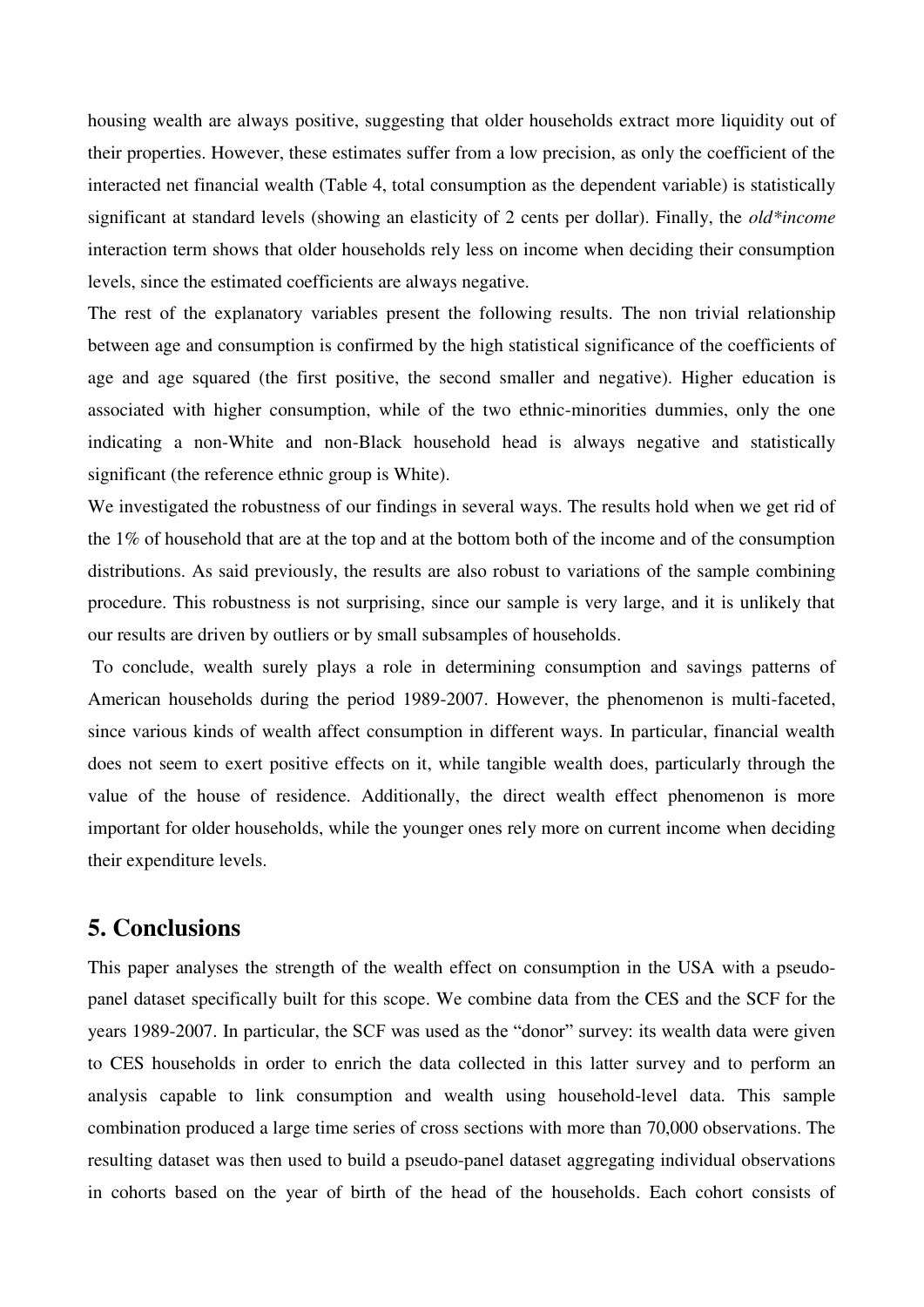households whose head was born within four-year period: the oldest cohort is for individuals born between 1898 and 1901, and the youngest for individuals born between 1986 and 1989. The resulting dataset is composed by 23 cohorts and 7 years of data. The effects of wealth were investigated using two different dependent variables: total and non durables consumption. Our dataset permits a high disaggregation of tangible wealth, as well as a differentiation between net and gross financial wealth. We differentiate between financial and tangible wealth, the latter further disaggregated into the value of the house of residence and the other real estate properties; in addition, we investigate the role of debt on consumption decisions by studying both gross and net wealth.

The main result of our study is that tangible wealth is the main type of household wealth to significantly and positively affect consumption during the period 1989-2007. The estimated elasticity of consumption spending with respect to tangible wealth is between 2 and 4 cents per dollar, which is not far from previous estimates. In particular, the house of residence is the part of tangible wealth which is responsible for the highest direct wealth effect. It seems that households tend to consume both out of their house of residence and out of their other real estate properties, even if the latter effect is estimated with lower precision. On the other hand, our results suggest that financial wealth exerts a positive direct effect on household consumption for the older households only. Among the additional results, older households experience a higher tangible wealth effect (that is, extract more liquidity from their assets, as predicted by theory), while they have a lower elasticity of consumption with respect to income.

It would be tempting to use our results to comment on the economic and financial crisis that originated from the subprime mortgage market in 2007. However, it would be implausible to assume that wealth effects of the same magnitude are at work both during booms and during recessions. As some studies pointed out (f.i. Hassan and Wilbratte 2000; Bertaut 2002; Disney et al. 2003), consumption responses to increases and decreases in wealth are unlikely to be symmetric. On the other hand, our results show that wealth seems to play an important role in determining the consumption dynamics of the households. In this respect, it would be interesting to investigate which other factors contributed to the impressive decline of saving rates observed in the USA from the Eighties to the beginning of the 2007 crisis. Policy makers should concentrate on these determinants if willing to manipulate the private (household in particular) consumption and savings patterns of the economy.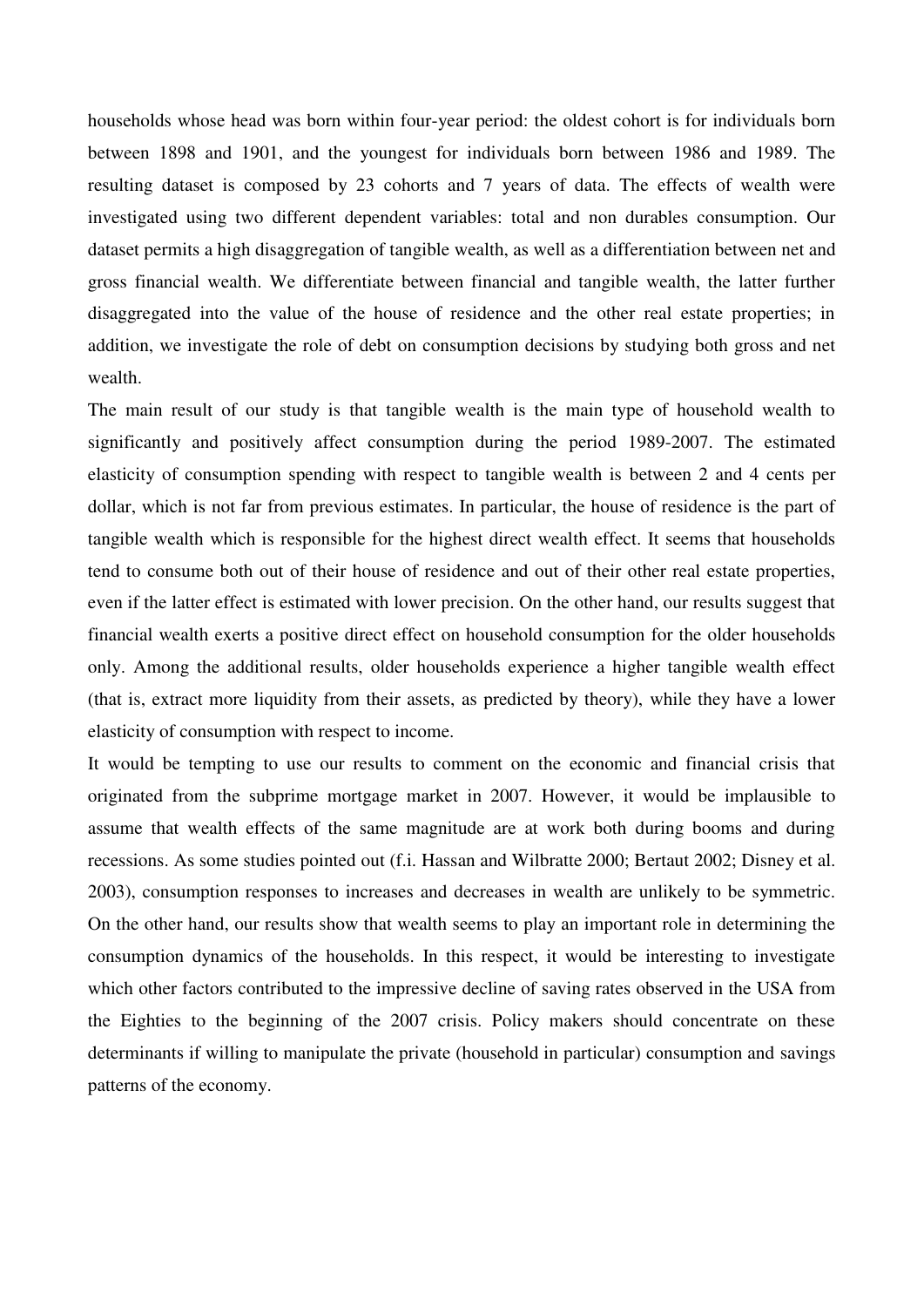### **Notes**

1. To the best of our knowledge, a similar procedure has been exploited only once previously for similar purposes, by Bostic et al. (2009). However, following closely the guidelines on data matching laid out by Ridder and Moffitt (2007), we adopt a sample combination procedure which differs considerably from the one implemented by Bostic et al. (2009). First, we obtain a much larger dataset both in terms of observations and of number of variables. Second, we do not constrain the analysis to home owners only. Third, our analysis includes the years 2004 and 2007, while Bostic et al. (2009) have data up to 2001 only. Fourth, we provide all the codes that we used in order to perform the analysis (see the Web Appendix) in order to ensure its repeatability. Finally, we perform a pseudo-panel analysis, while they use crosssections and pooled cross-sections only.

2. The CES contains both the Diary Survey and the quarterly Interview Survey. We used the latter, which constitutes the bulk of the survey, containing all kinds of expenditure, while the Diary Survey only serves as a supplement for different details.

3. We had to decide how to proceed with the households for which socio-demographic variables changed from one quarter to another. For example, when the educational status changed from one quarter to another, we used the educational status of the quarter closer to the central quarter of the year (details in the Web Appendix).

4. Again, they differ considerably from the ones described (and used) by Bostic et al. (2009). We ensure the repeatability of our results by making available the codes used (see the Web Appendix).

5. We did it performing a bivariate (income and age) propensity score matching based on Mahalanobis distance. In order to perform a very precise matching, we deliberately decided to treat age as a non-categorical variable (building 5 or 10 year groups, as it has been done in some previous works such as Bostic et al., 2009), something that would have left income as the only variable to be used in the within-cell matching. In particular, suppose we used 10 year age groups, dividing between individuals that are 21-30 years old, 31-40 years old and so on. In this case it would have been possible to match a 30 years old household with a 21 years old control, even if a 31 years old control (with equal income) would have been a better choice. By using age together with income for the propensity score matching, we avoid such possibility and we minimize the distance between potential controls of the SCF and "treated" individuals of the CES (treated in the sense that we imputed to them the wealth variables).

6. In particular, we dropped the households that fell into the top 15% of the distribution of the distance variable. We also had to build a different distance function for the groups with one or two individuals only from either one or the other survey, using the normalized logarithmic income and age, and we dropped the top 20% of households matched according to this second, and rougher, algorithm (because with few households in a cell, there was a higher probability to match pairs of households that differ significantly in their values of income and age).

7. We also performed the combination procedure after having got rid of the wealthiest households present in the SCF in order to get comparable income distributions between the two surveys (in particular, dropping a percentage between 20 and 30% of the sample households with the highest income depending on the survey year). The resulting dataset did not differ noticeably from the one that we used. This is not surprising, because the Mahalanobis procedure discards the SCF households that differ considerably from the CES households in terms of income (and age), so that most of the preliminarily dropped SCF individuals would have been discarded anyway by the matching algorithm.

8. Notice that Figure 8 does not control for changes in family composition or other demographic variables.

9. Additionally, the issue of endogeneity is likely to heavily affect the results in the case of durable goods expenditure, more than when non-durable goods expenditure is used as the dependent variable. Suppose a household buys a car in 2004: we will observe an increase both in tangible wealth and in durables consumption, a fact that will pose some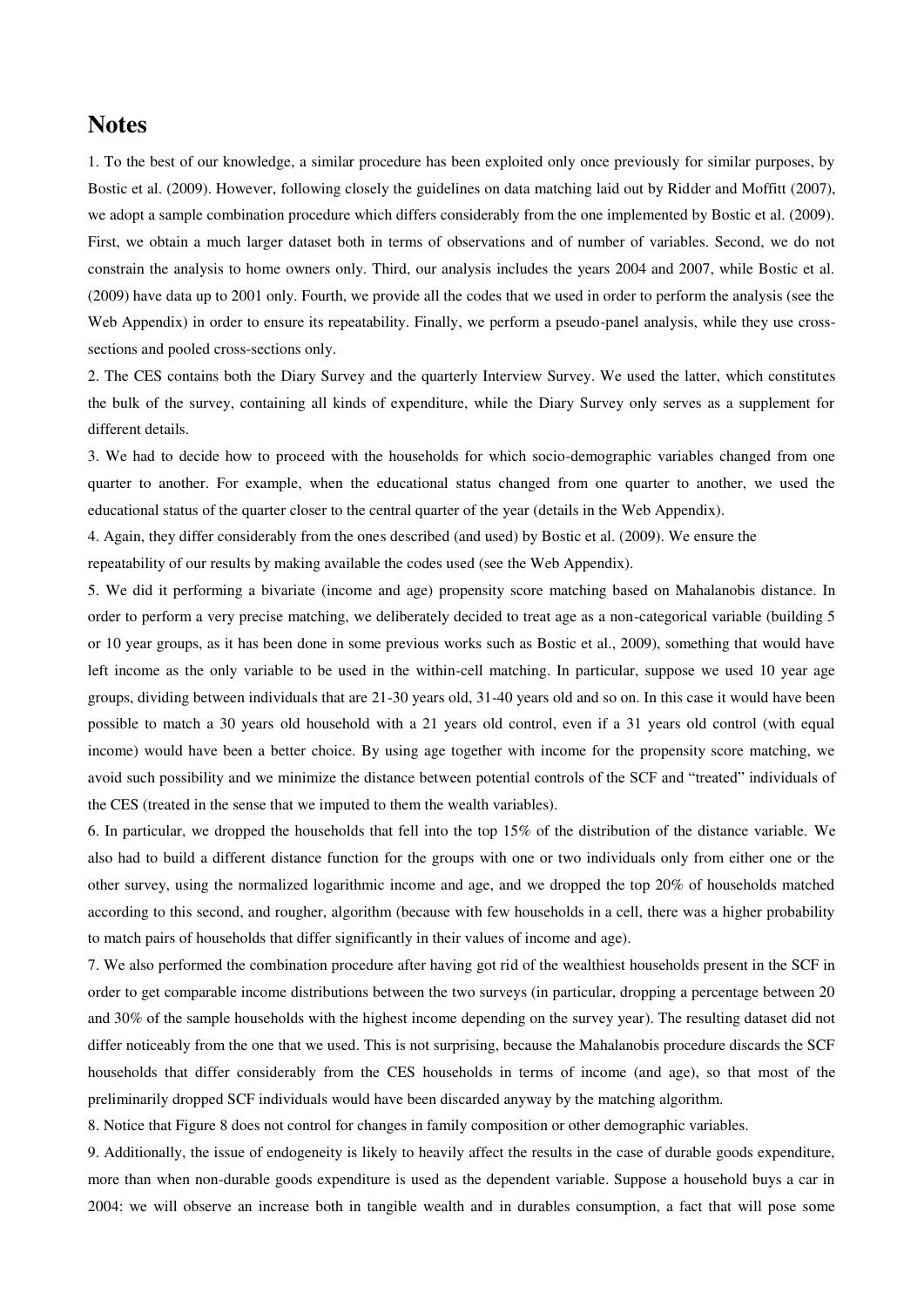problems in the estimation of the wealth effect (spurious relationship). Using non-durables consumption as the dependent variable mitigates this problem.

10. This was only one of the 5^5 possible combinations of the various implications. We chose this particular one for the sake of simplicity, and due to the non-impressive differences among the various implications, we find it accurate enough to guarantee the goodness of the results.

## **References**

Ando, A., and F. Modigliani. 1963. The "life cycle" hypothesis of saving: aggregate implications and tests. *The American Economic Review* 53(1): 55-84.

Attanasio, O., and J. Banks. 2001. The assessment: household saving - issues in theory and policy. *Oxford Review of Economic Policy* 17(1): 1-19.

Belski, E., and J. Prakken. 2004. Housing wealth effects: housing's impact on wealth accumulation, wealth distribution and consumer spending. Harvard University, Joint Center for Housing Studies, W04-13, 2004.

Benjamin, J.D., P. Chinloy, and G.D. Jud. 2004. Real estate versus financial wealth in consumption. *Journal of Real Estate Finance and Economics* 29(3): 341-354.

Bernanke, B. 2005. The global saving glut and the U.S. current account deficit, Remarks at the Sandridge Lecture. Virginia Association of Economics, Richmond, Virginia, Federal Reserve Board.

Bertaut, C.C. 2002. Equity prices, household wealth, and consumption growth in foreign industrial countries: wealth effects in the 1990s. International Finance Discussion Papers 724, Board of Governors of the Federal Reserve System.

Bostic, R., S. Gabriel, and G. Painter. 2009. Housing wealth, financial wealth, and consumption: new evidence from micro data. *Regional Science and Urban Economics* 39: 79-89.

Browning, M.J., A.S. Deaton, and M. Irish. 1985. A profitable approach to labor supply and commodity demands over the life-cycle. *Econometrica* 53: 503-544.

Campbell, J.Y., and J.F. Cocco. 2006. How do house prices affect consumption? Evidence from micro data. *Journal of Monetary Economics* 54: 591-621.

Carroll, C., M. Otsuka, and J. Slacalek. 2006. How large is the houseing wealth effect? A new approach. NBER Working Paper 12476.

Case, K., and J. Quigley. 2008. How housing booms unwind: income effects, wealth effects, and feedbacks through financial markets. *Journal of Housing Policy* 8(2): 161-180.

Case, K., J. Quigley, and R. Shiller. 2005. Comparing wealth effects: the stock market versus the housing market. *Advances in Macroeconomics*, Vol. 5(1): Article 1.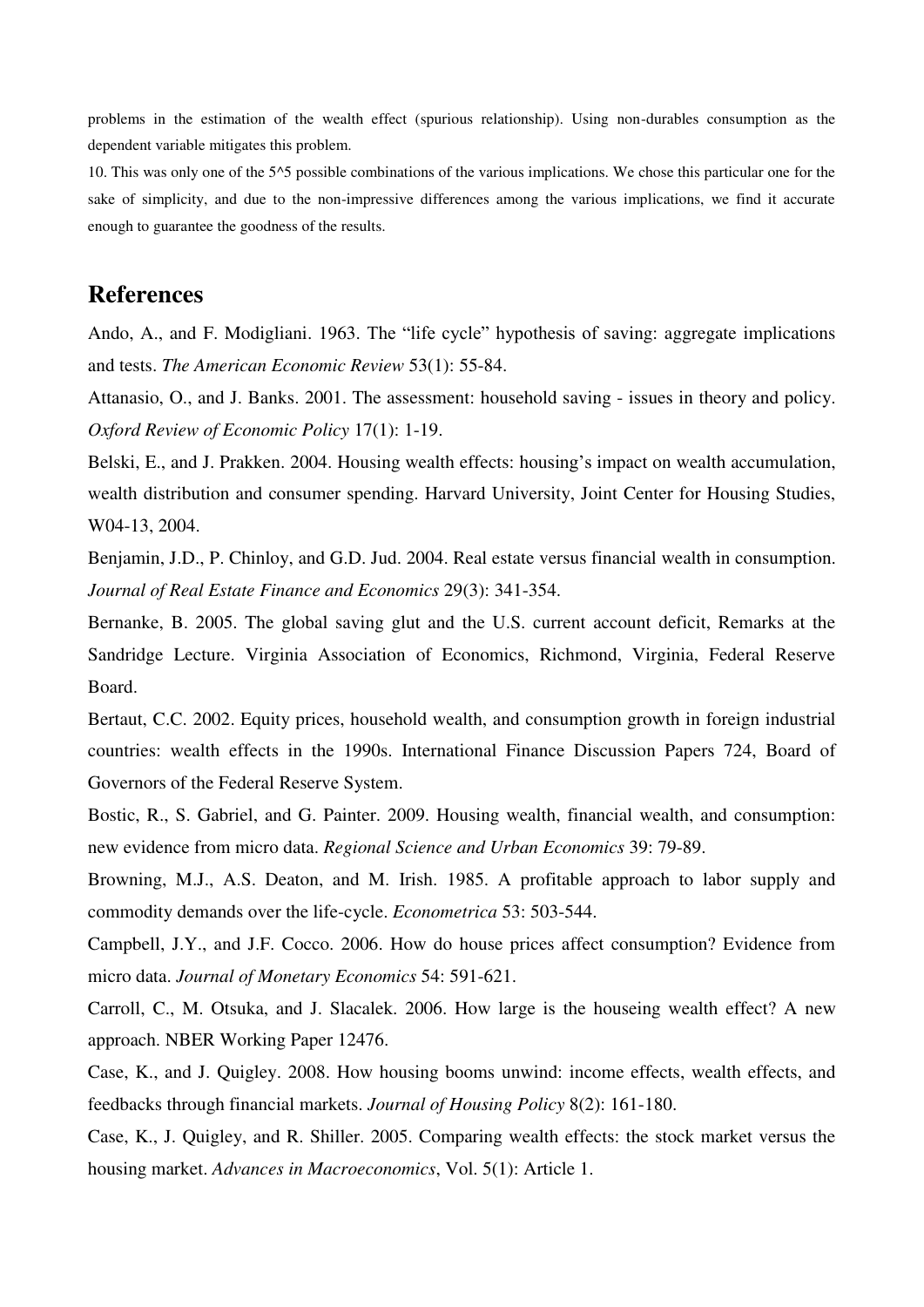Catte, P., N. Girouard, R. Price, and C. André. 2004. Housing markets, wealth and the business cycle, OECD Economics Department Working Papers, No. 394.

Cynamon, B., and S. Fazzari. 2008. Household debt in the consumer age: source of growth—risk of collapse. *Capitalism and Society* 3(2): Article 3.

Davis, M., and M. Palumbo. 2001. A primer on the economics and time series econometrics of wealth effects. Board of Governors of the Federal Reserve System, Finance and Economics Discussion Paper Series No. 2001-09, Washington, DC.

Deaton, A. 1985. Panel data from times series of cross-sections. *Journal of Econometrics* 30: 109– 126.

Del Boca, D., M. Locatelli, and D. Vuri. 2005. Child care choices of Italian households. *Review of the Economics of the Household* 3: 453-477.

D'Orazio, M., M. Di Zio, and M. Scanu. 2006. Statistical matching: theory and practice. Chichester, England: Wiley.

Disney, R., A. Henley, and D. Jevons. 2002. House price shocks, negative equity and household consumption in the UK in the 1990s. Mimeo.

Dvornak, N., and M. Kohler. 2007. Housing wealth, stock market wealth and consumption: a panel analysis for Australia. *Economic Record* 83(261): 117-130.

Dynan, K., and D. Maki. 2001. Does stock market wealth matter for consumption? Finance and Economics Discussion Series, No. 2001.23, Washington: Board of Governors of the Federal Reserve System.

Edison, H., and T. Sløk. 2002. Stock market wealth effects and the new economy: a cross-country study. *International Finance* 5(1): 1-22.

Engelhardt, G.V. 1996. Consumption, down payments, and liquidity constraints. *Journal of Money, Credit and Banking* 28(2): 255-271.

Fernandez-Villaverde, J., and D. Krueger. 2007. Consumption over the life-cycle: facts from Consumer Expenditure Survey. *The Review of Economics and Statistics* 89(3): 552-565.

Fienberg, S.E., and W.M. Mason. 1985. Specification and implementation of age, period, and cohort models. In W.M. Mason & S.E. Fienberg (Eds.), *Cohort analysis in social research: Beyond the identification problem*. New York: Springer-Verlag.

Garner, T., G. Janini, W. Passero, L. Paszkiewicz, and M. Vendemia. 2006. The CE and the PCE: a comparison. *Monthly Labor Review* September: 20-46.

Girouard, N., and S. Blöndal. 2001. House prices and economic activity. OECD Economics Department Working Papers, No. 279.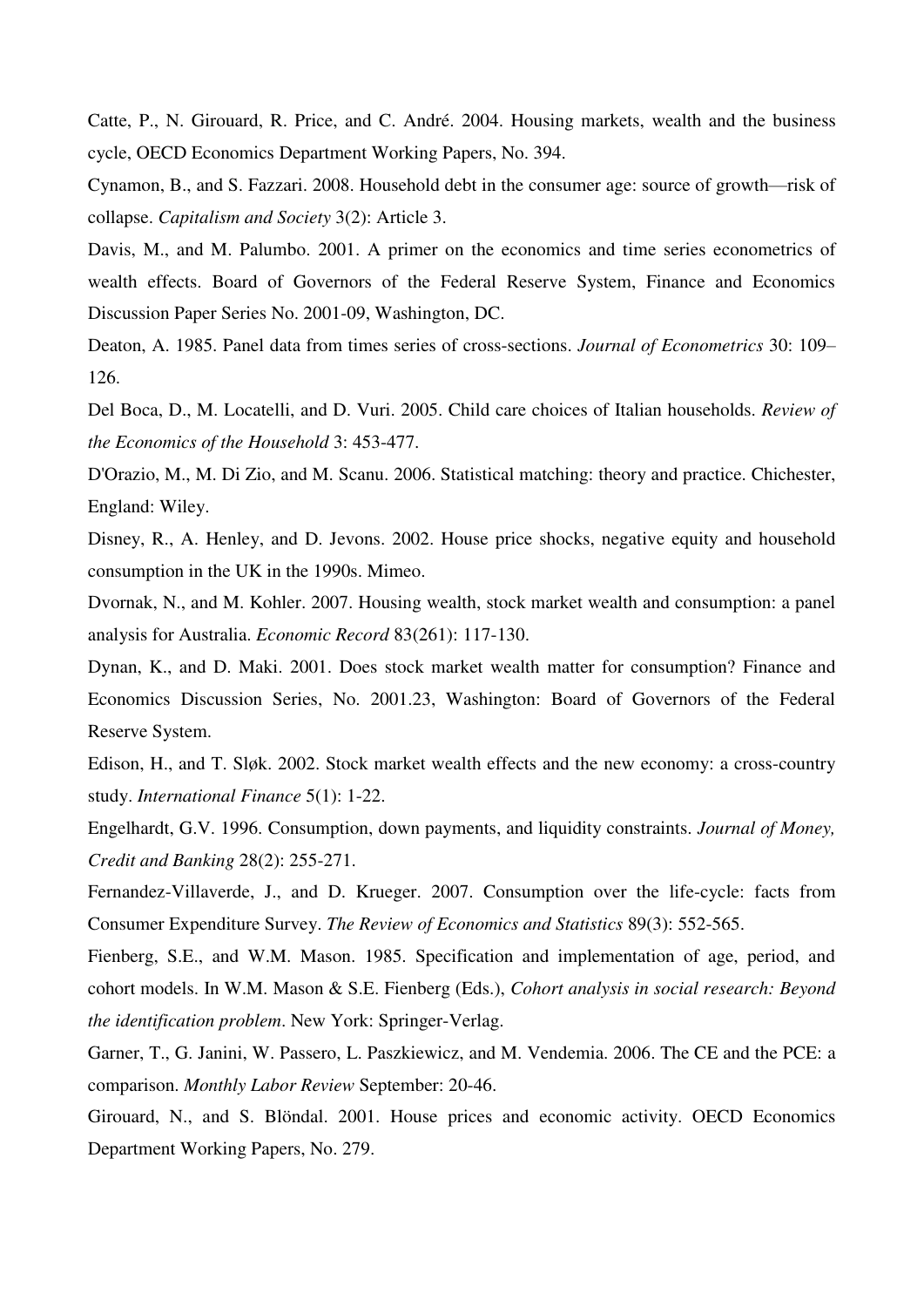Greenspan, A. 2003. Remarks at the annual convention of the Independent Community Bankers of America, Orlando, Florida," March 4<sup>th</sup>.

Hüfner, F., and I. Koske. 2010. Explaining household saving rates in G7 countries: implications for Germany. OECD Economics Department Working papers no. 754.

Juster, T., J. Lupton, J. Smith, and F. Stafford. 2005. The decline in household saving and the wealth effect. *The Review of Economics and Statistics* 87(4): 20-27.

Kennickell, A. 1988. Multiple imputation in the Survey of Consumer Finances. [http://www.federalreserve.gov/pubs/oss/oss2/method.html.](http://www.federalreserve.gov/pubs/oss/oss2/method.html)

Lehnert, A. 2003. Housing, consumption and credit constraints. Federal Reserve Board Working Paper.

Lettau, M., and S. Ludvigson. 2004. Understanding trend and cycle in asset values: reevaluating the wealth effect on consumption. *The American Economic Review* 94(1): 279-299.

Levin, L. 1998. Are assets fungible? Testing the behavioral theory of life-cycle savings. *Journal of Economic Behavior and Organization* 36: 59-83.

Liu, X., and C. Shu. 2004. Consumption and stock markets in Asian economies. *International Review of Applied Economics* 18(4): 483-496.

Ludvigson, S., and C. Steindel. 1999. How important is the stock market effect on consumption? Federal Reserve Bank of New York Economic Policy Review, July.

Ludwig, A., and T. Sløk. 2002. The impact of stock prices and house prices on consumption in OECD countries. IMF working paper, no. 01.

Maki, D.M., and M.G. Palumbo. 2001. Disentangling the wealth effect: a cohort analysis of household saving in the 1990s. Finance and Economics Discussion Series, Board of Governors of the Federal Reserve System.

Mehra, Y.P. 2001. The wealth effect in empirical life-cycle aggregate consumption equations. Federal Reserve Bank of Richmond Economic Quarterly, Vol. 87/2.

Miniaci, R., C. Monfardini, and G. Weber. 2010. How does consumption change upon retirement? *Empirical Economics* 38: 257-280.

Montalto, C., and J. Sung. 1996. Multiple imputation in the 1992 Survey of Consumer Finances. *Financial Counseling and Planning* 7.

Morris, E.D. 2006. Examining the wealth effect from home price appreciation. University of Michigan, mimeo.

Paiella, M. 2007a. The stock market, housing and consumer spending: a survey of the evidence on wealth effect. Bank of Italy conference: Household Wealth in Italy, Perugia, October.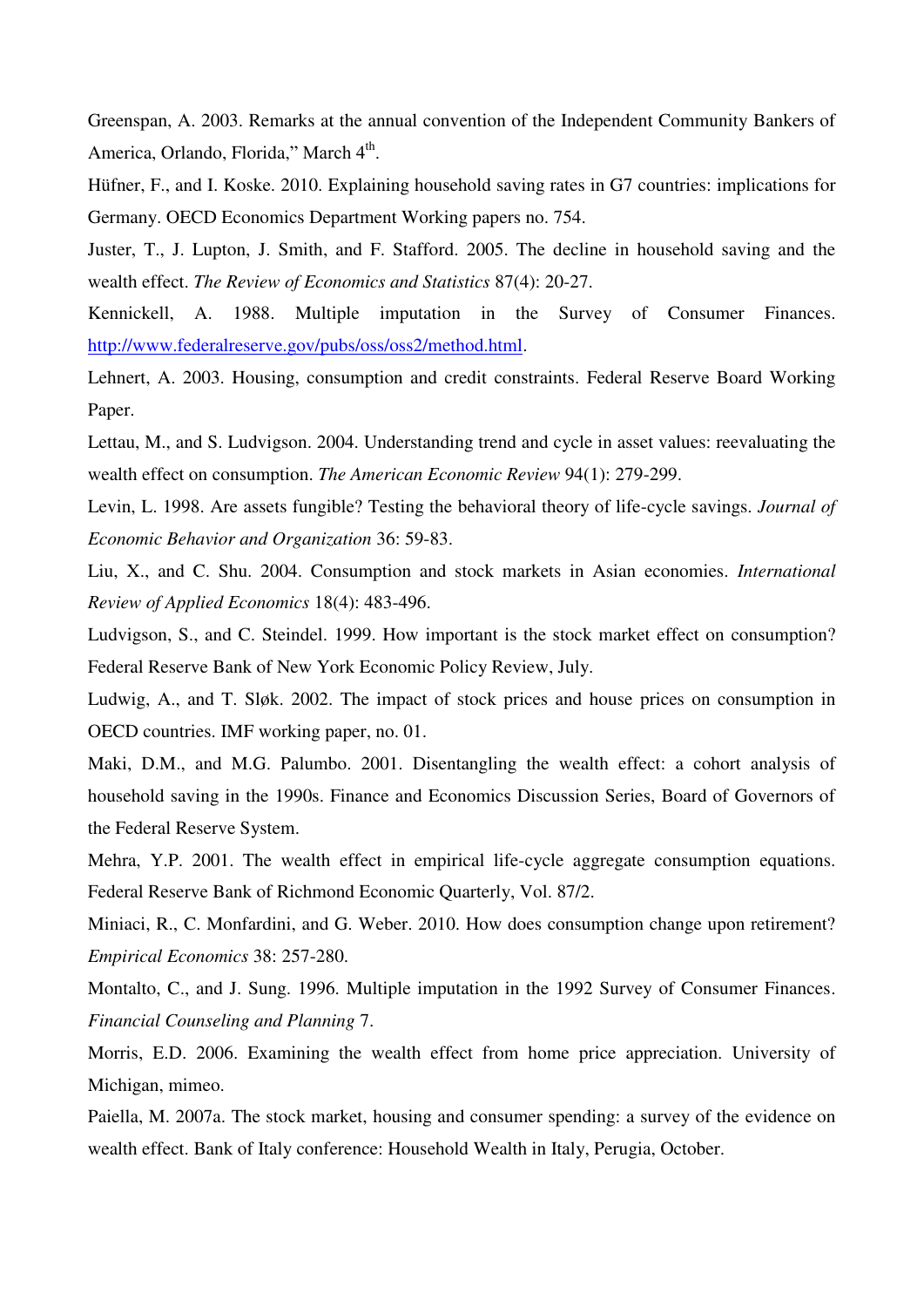Paiella, M. 2007b. Does wealth affect consumption? Evidence for Italy. *Journal of Macroeconomics* 29: 189-205.

Parker, J.A. 1999. Spendthrift in America? On two decades of decline in the US saving rate. *NBER Macroeconomics Annual* 14: 317-370.

Petersen, M.A. 2009. Estimating standard errors in finance panel data sets: Comparing approaches. *Review of Financial Studies* 22(1): 435-480.

Poterba, J.M. 2000. Stock market wealth and consumption. *The Journal of Economic Perspectives* 14(2): 99-118.

Ridder, G., and R. Moffitt. 2007. The econometrics of data combination. *Handbook of Econometrics* 6: 5469-5547.

Rosati, N. 1998. Matching statistico tra dati ISTAT sui consumi e dati Bankitalia sui redditi per il 1995. Padova Economics Department Discussion Paper, Vol. 7.

Rubin, D.B. 1987. Estimation of imputation uncertainty. In: R.J.A. Little and D.B. Rubin, *Statistical analysis with missing data*. Wiley-Interscience.

Russell, J.E. and J.W. Fraas. 2005. An application of panel regression to pseudo panel data. *Multiple Linear Regression Viewpoints* 31(1): 1-15.

Ryder, N.B. 1965. The cohort as a concept in the study of social change. *American Sociological Review* 30: 843-861.

Shirvani, H., and B. Wilbratte. 2000. Does consumption respond more strongly to stock market declines than to increases? *International Economic Journal* 14(3): 41-49.

Skinner, J.S. 1996. Is housing wealth a sideshow? In *Advances in the Economics of Aging*, University of Chicago Press.

Sousa, R.M. 2003. Property of stocks and wealth effects on consumption. NIPE – University of Minho working paper.

Tuttle, M.H., and J. Gauger. 2003. Wealth effects and consumption: a multivariate evaluation. Mimeo.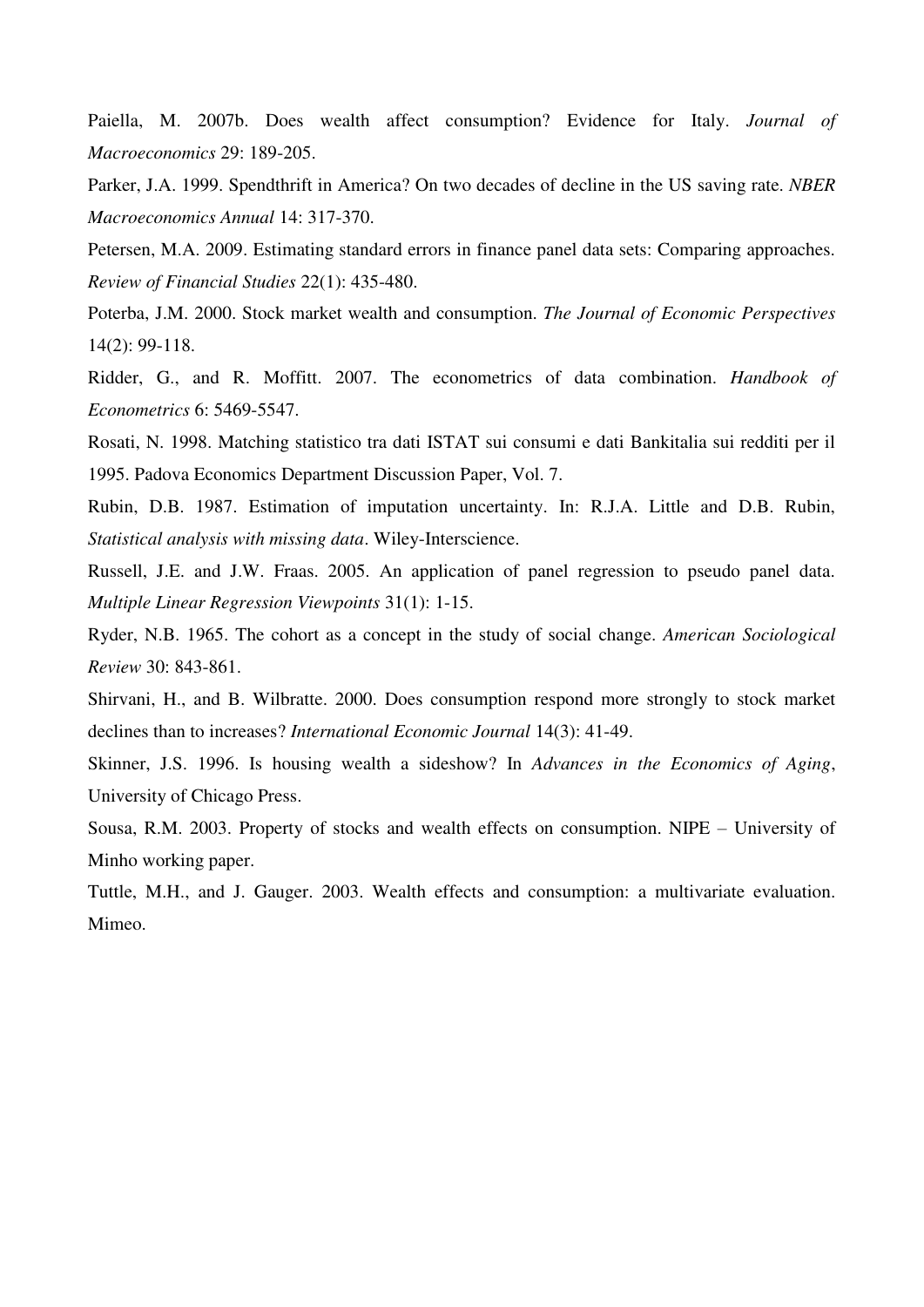# **Figures**

Figure 1: Household net wealth kernel distribution, 2007



Source: SCF and CES 1989-2007, own computations.

Figure 2: Household net wealth kernel distribution, 2004



Source: SCF and CES 1989-2007, own computations.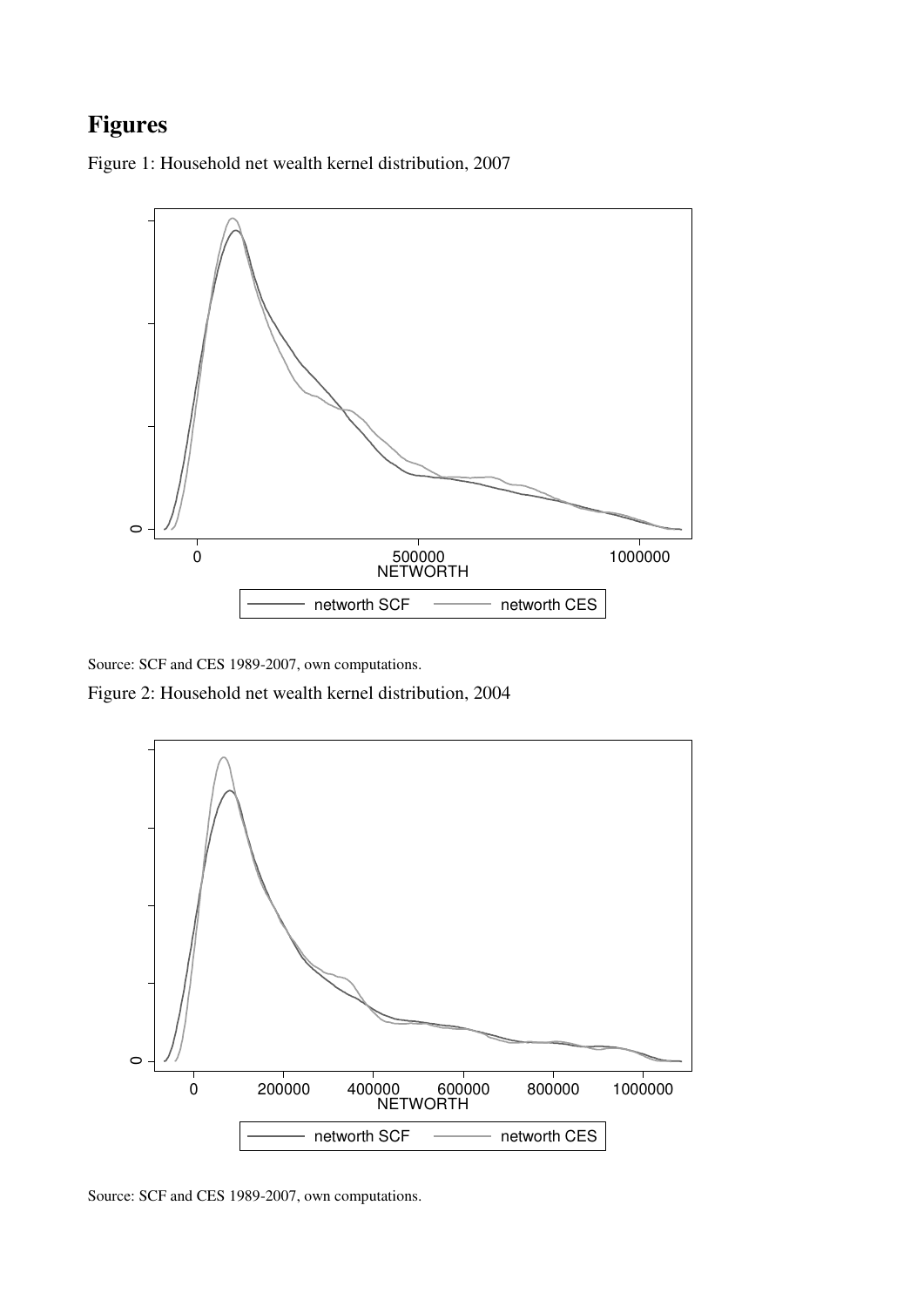Figure 3: Household net wealth kernel distribution, 2001



Source: SCF and CES 1989-2007, own computations.

Figure 4: Household net wealth kernel distribution, 1998



Source: SCF and CES 1989-2007, own computations.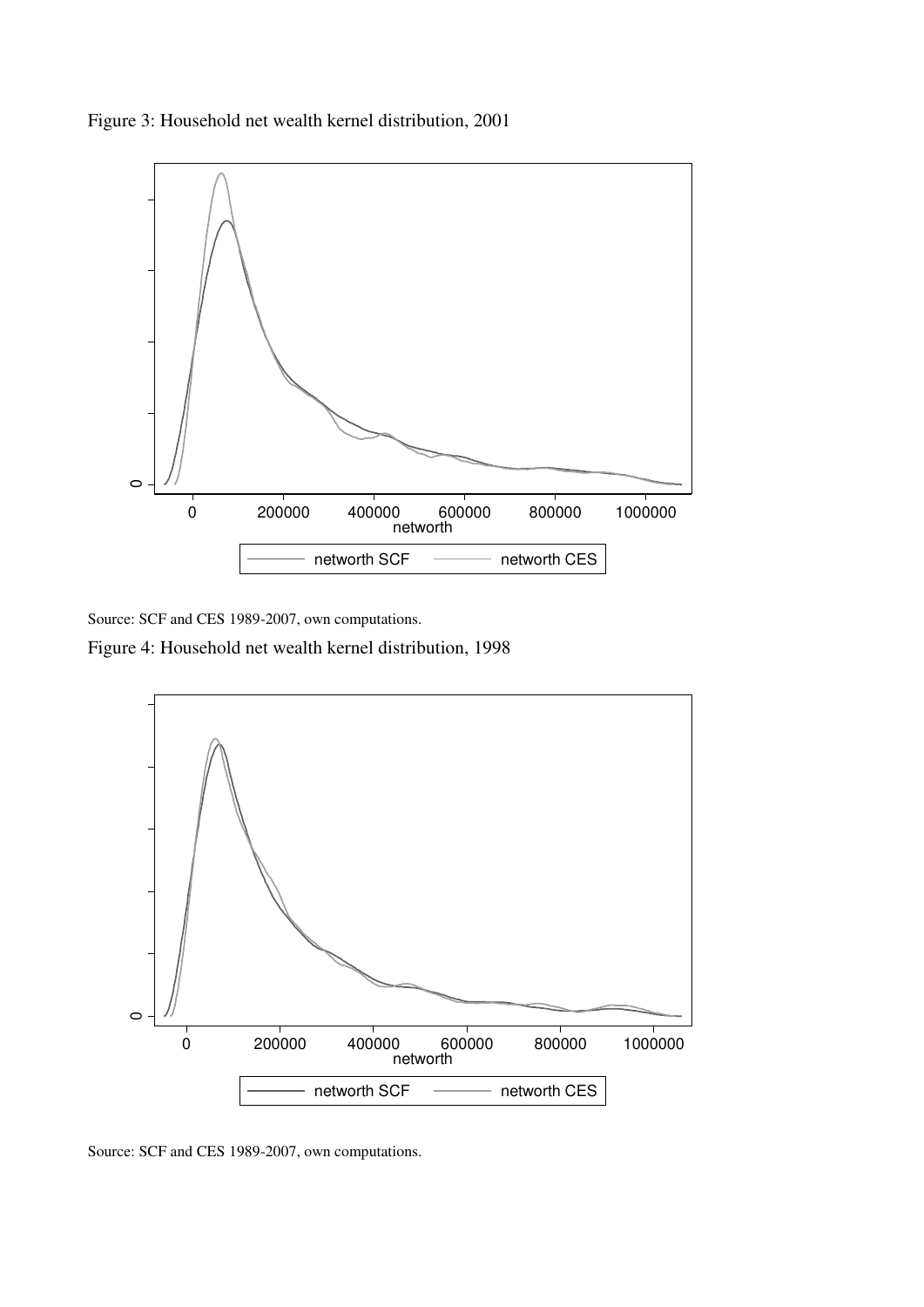



Source: SCF and CES 1989-2007, own computations.

Figure 6: Household net wealth kernel distribution, 1992



Source: SCF and CES 1989-2007, own computations.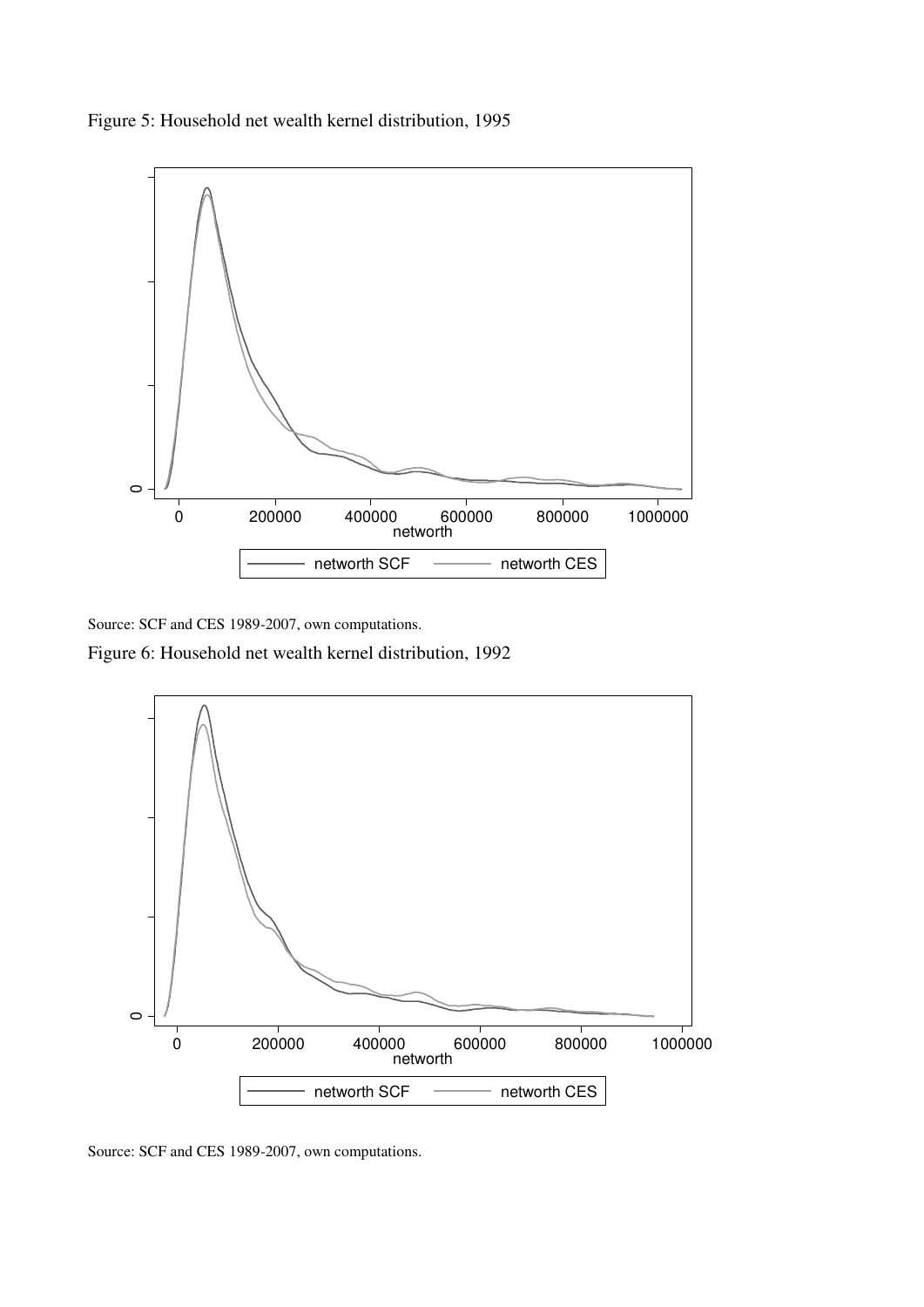Figure 7: Household net wealth kernel distribution, 1989



Source: SCF and CES 1989-2007, own computations.

Figure 8. Ratio of net wealth over income over the life cycle – cohort averages. Each line corresponds to a different cohort.



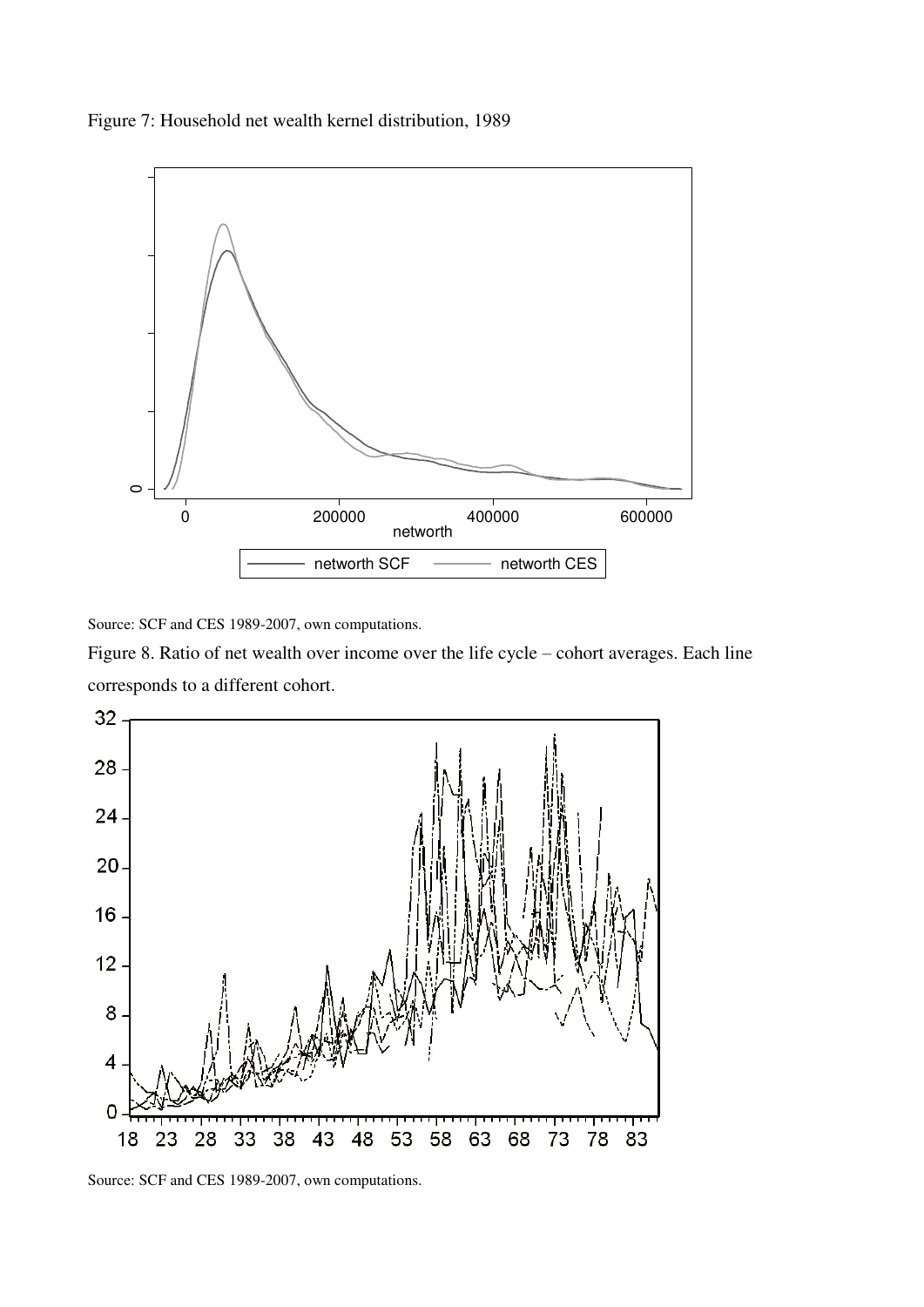Figure 9. Ratio of non durables consumption over income over the life cycle – cohort averages. Each line corresponds to a different cohort.



Source: SCF and CES 1989-2007, own computations.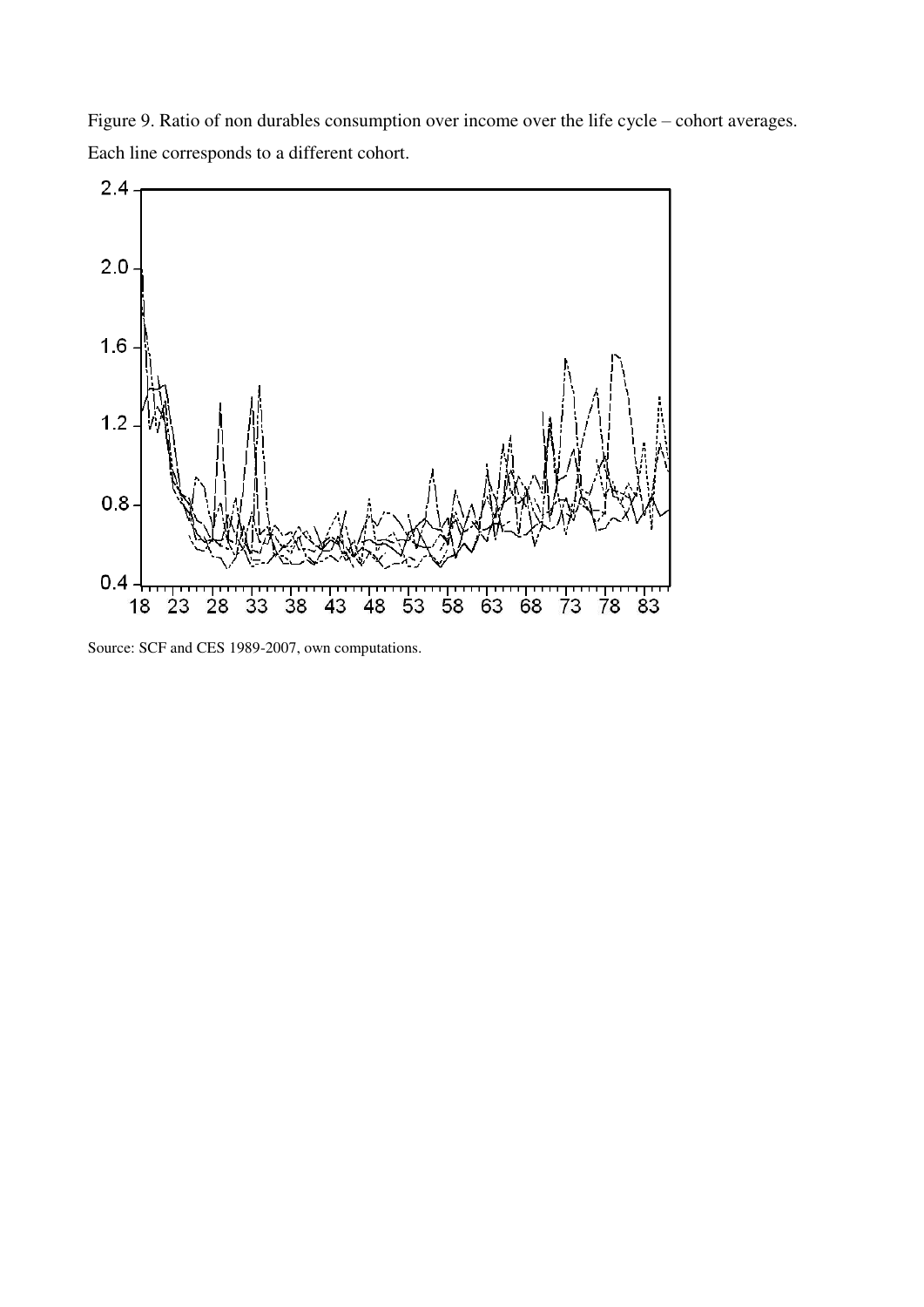# **Tables**

|          | 2007       |            | 2004       |            | 2001       |            | 1998       |            |
|----------|------------|------------|------------|------------|------------|------------|------------|------------|
|          | <b>SCF</b> | <b>CES</b> | <b>SCF</b> | <b>CES</b> | <b>SCF</b> | <b>CES</b> | <b>SCF</b> | <b>CES</b> |
| fin      | $0.26***$  | $0.16***$  | $0.26***$  | $0.18***$  | $0.27***$  | $0.14***$  | $0.22***$  | $0.11***$  |
| nfin     | $0.27***$  | $0.30***$  | $0.25***$  | $0.26***$  | $0.24***$  | $0.18***$  | $0.19***$  | $0.17***$  |
| asset    | $0.32***$  | $0.29***$  | $0.30***$  | $0.26***$  | $0.31***$  | $0.20***$  | $0.25***$  | $0.17***$  |
| debt     | $0.46***$  | $0.43***$  | $0.41***$  | $0.40***$  | $0.47***$  | $0.42***$  | $0.38***$  | $0.29***$  |
| networth | $0.30***$  | $0.26***$  | $0.28***$  | $0.23***$  | $0.29***$  | $0.18***$  | $0.23***$  | $0.16***$  |
| kgtotal  | $0.21***$  | $0.21***$  | $0.18***$  | $0.15***$  | $0.18***$  | $0.09**$   | $0.13***$  | $0.12***$  |
|          | 1995       |            | 1992       |            | 1989       |            |            |            |
|          | <b>SCF</b> | <b>CES</b> | <b>SCF</b> | <b>CES</b> | <b>SCF</b> | <b>CES</b> |            |            |
| fin      | $0.18***$  | $0.12**$   | $0.24***$  | $0.19***$  | $0.25***$  | $0.08***$  |            |            |
| nfin     | $0.20***$  | $0.09**$   | $0.16***$  | $0.09***$  | $0.21***$  | $0.10***$  |            |            |
| asset    | $0.24***$  | $0.12***$  | $0.21***$  | $0.11***$  | $0.27***$  | $0.13***$  |            |            |
| debt     | $0.32***$  | $0.29***$  | $0.28***$  | $0.14***$  | $0.39***$  | $0.33***$  |            |            |
| networth | $0.22***$  | $0.10***$  | $0.19***$  | $0.10***$  | $0.25***$  | $0.12***$  |            |            |
| kgtotal  | $0.14***$  | $0.04***$  | $0.12***$  | $0.07***$  | $0.15***$  | $0.06***$  |            |            |

Table 1: correlations between logarithmic income and the wealth (SCF) variables

\*\*, \*\*\* significant at 5 and 1% respectively.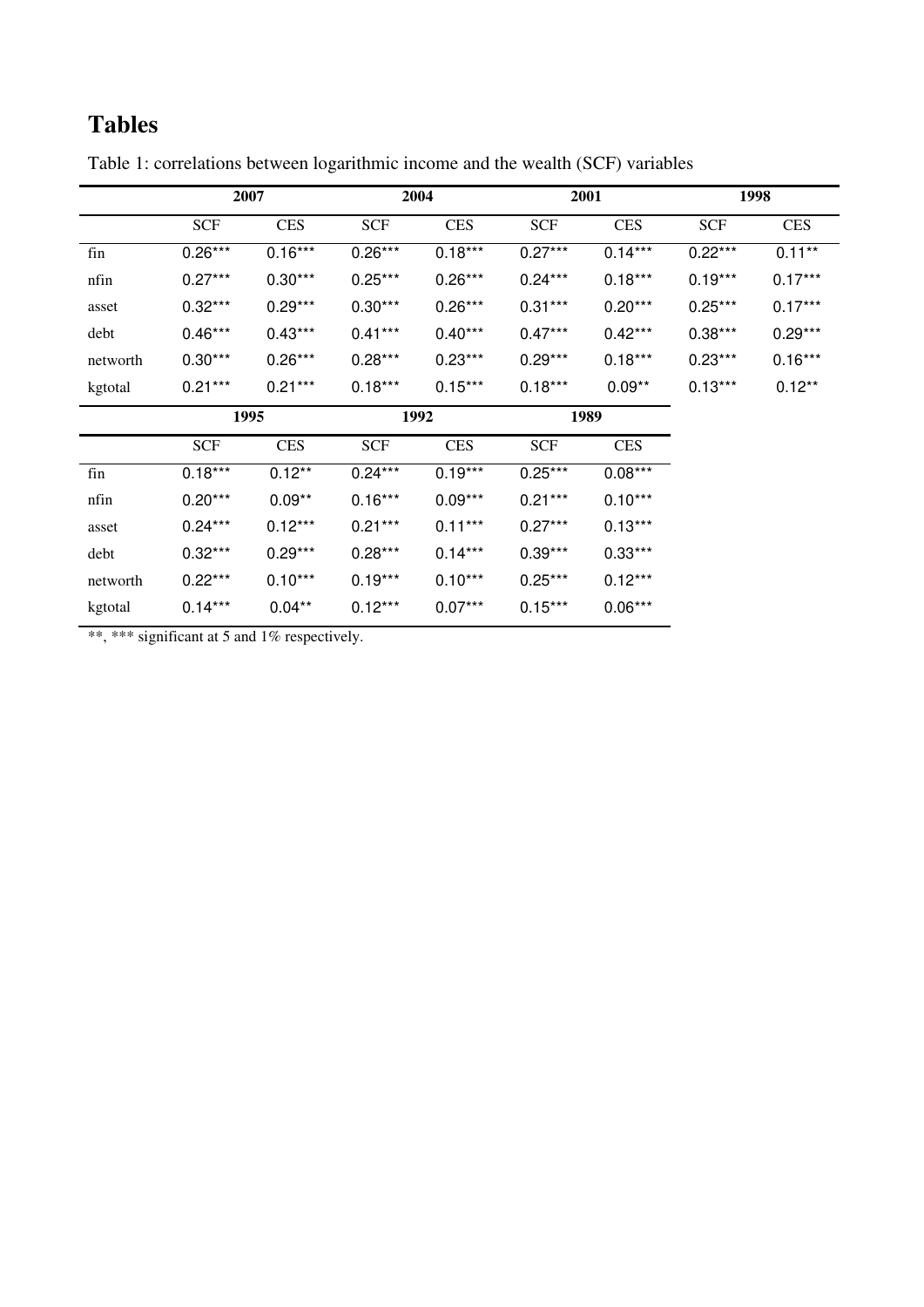| Date of birth of household and cohorts |                  |                  |                  |                  |                  |      |        |                  |                  |                  |                  |     |
|----------------------------------------|------------------|------------------|------------------|------------------|------------------|------|--------|------------------|------------------|------------------|------------------|-----|
| Oldest: 19-                            | 1898             | $02\,$           | 06               | 10               | 14               | 18   | 22     | 26               | 30               | 34               | 38               | 42  |
| Youngest: 19-                          | 01               | 05               | 09               | 13               | 17               | 21   | 25     | 29               | 33               | 37               | 41               | 45  |
| Cohort: ->                             | $\mathbf{1}$     | $\overline{2}$   | 3                | $\overline{4}$   | 5                | 6    | $\tau$ | 8                | 9                | 10               | 11               | 12  |
| 1989                                   | 57               | 89               | 181              | 270              | 341              | 411  | 442    | 385              | 363              | 409              | 467              | 519 |
| 1992                                   | $\boldsymbol{0}$ | 98               | 147              | 231              | 333              | 390  | 434    | 371              | 340              | 365              | 411              | 559 |
| 1995                                   | $\boldsymbol{0}$ | 36               | 91               | 151              | 224              | 364  | 350    | 392              | 330              | 337              | 373              | 482 |
| 1998                                   | $\boldsymbol{0}$ | 39               | 48               | $\boldsymbol{0}$ | 565              | 297  | 413    | 443              | 479              | 418              | 417              | 519 |
| 2001                                   | $\boldsymbol{0}$ | $\mathbf{0}$     | $\mathbf{0}$     | $\boldsymbol{0}$ | $\boldsymbol{0}$ | 99   | 414    | 494              | 511              | 515              | 521              | 653 |
| 2004                                   | $\boldsymbol{0}$ | $\boldsymbol{0}$ | $\boldsymbol{0}$ | $\boldsymbol{0}$ | $\boldsymbol{0}$ | 696  | 221    | 512              | 521              | 599              | 692              | 825 |
| 2007                                   | $\boldsymbol{0}$ | $\mathbf{0}$     | $\boldsymbol{0}$ | $\boldsymbol{0}$ | $\boldsymbol{0}$ | 484  | 81     | 396              | 433              | 463              | 521              | 687 |
| Oldest: 19-                            | 46               | 50               | 54               | 58               | 62               | 66   | 70     | 74               | 78               | 82               | 86               |     |
| Youngest: 19-                          | 49               | 53               | 57               | 61               | 65               | 69   | 73     | 77               | 81               | 85               | 89               |     |
| Cohort: ->                             | 13               | 14               | 15               | 16               | 17               | 18   | 19     | 20               | 21               | 22               | 23               |     |
| 1989                                   | 736              | 732              | 774              | 809              | 688              | 405  | 138    | $\boldsymbol{0}$ | $\boldsymbol{0}$ | $\boldsymbol{0}$ | $\mathbf{0}$     |     |
| 1992                                   | 651              | 775              | 828              | 780              | 744              | 577  | 439    | 21               | $\boldsymbol{0}$ | $\boldsymbol{0}$ | $\boldsymbol{0}$ |     |
| 1995                                   | 626              | 697              | 696              | 794              | 725              | 584  | 468    | 248              | $\boldsymbol{0}$ | $\boldsymbol{0}$ | $\boldsymbol{0}$ |     |
| 1998                                   | 724              | 816              | 842              | 863              | 843              | 788  | 739    | 550              | 268              | $\boldsymbol{0}$ | $\boldsymbol{0}$ |     |
| 2001                                   | 866              | 942              | 983              | 1107             | 1079             | 966  | 905    | 723              | 662              | 165              | $\boldsymbol{0}$ |     |
| 2004                                   | 990              | 1131             | 1227             | 1255             | 1226             | 1121 | 1020   | 890              | 770              | 628              | 81               |     |
| 2007                                   | 827              | 893              | 1030             | 1094             | 1032             | 949  | 956    | 852              | 759              | 629              | 365              |     |

Table 2. Number of households in the dataset, by date of birth and year of survey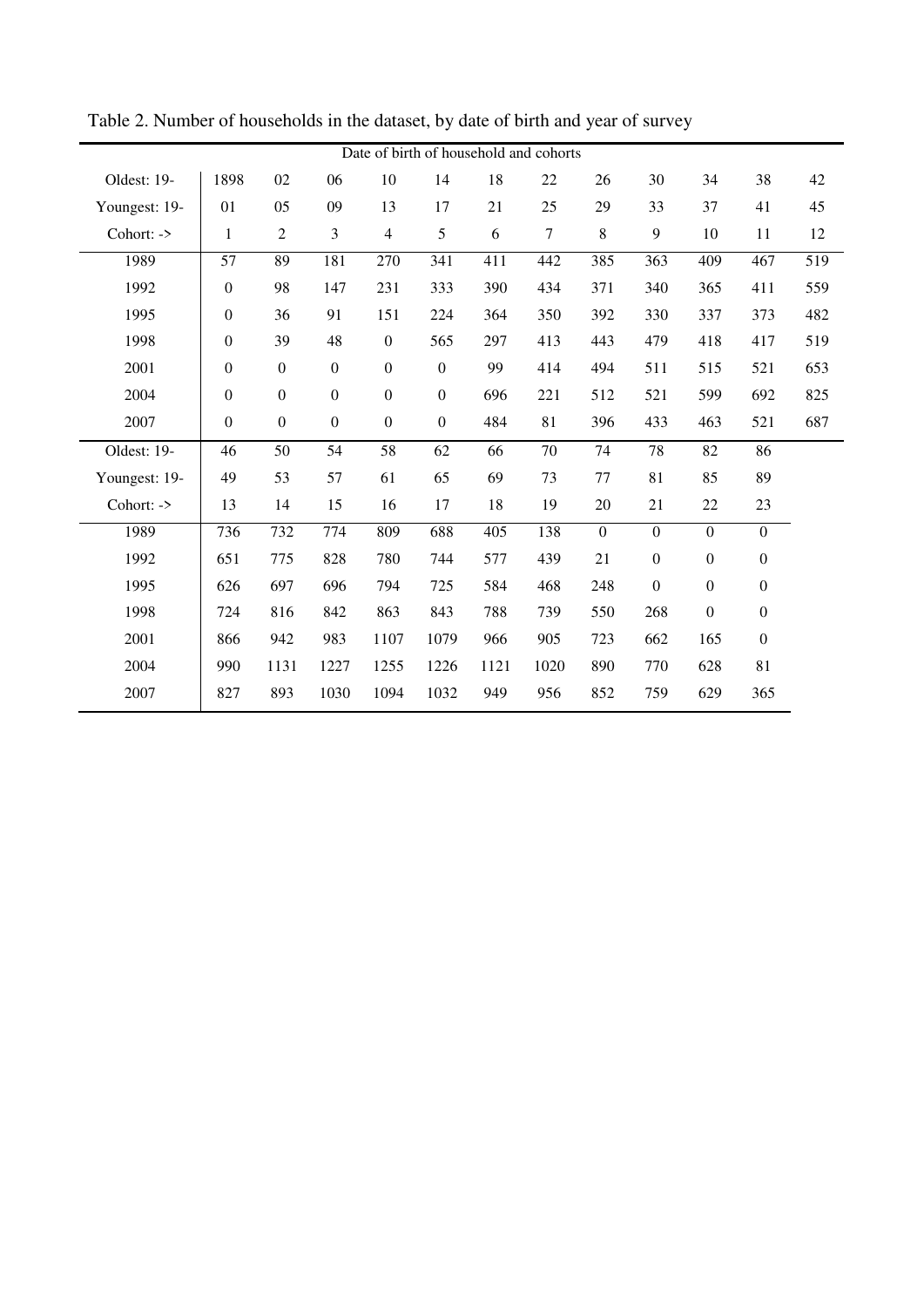|                 |             | Total consumption | Non durables consumption |                |  |
|-----------------|-------------|-------------------|--------------------------|----------------|--|
| Expl. variables | Coeff.      | Standard error    | Coeff.                   | Standard error |  |
| income          | $0.552***$  | 0.046             | $0.481***$               | 0.044          |  |
| fin             | $-0.031$    | 0.019             | $-0.034*$                | 0.018          |  |
| house           | $0.022**$   | 0.011             | $0.039***$               | 0.010          |  |
| ore             | 0.020       | 0.019             | 0.021                    | 0.018          |  |
| old*income      | $-0.011$    | 0.044             | $-0.021$                 | 0.042          |  |
| old*fin         | 0.051       | 0.033             | 0.021                    | 0.032          |  |
| old*house       | 0.007       | 0.033             | 0.025                    | 0.031          |  |
| old*ore         | $-0.045$    | 0.029             | $-0.020$                 | 0.027          |  |
| age             | $0.017**$   | 0.009             | $0.017**$                | 0.008          |  |
| agesq           | $-0.000*$   | 0.000             | $-0.000$                 | 0.000          |  |
| educ            | $0.145**$   | 0.059             | 0.044                    | 0.054          |  |
| not working     | $-0.031$    | 0.097             | $-0.133$                 | 0.092          |  |
| race-black      | 0.174       | 0.320             | 0.185                    | 0.304          |  |
| race-other      | $-1.910***$ | 0.577             | $-1.974***$              | 0.566          |  |

Table 3: equation (2), specification 1 (gross wealth) - two different dependent variables

Note: All the fixed effects estimations were carried out using the Repeated Imputation Inference (RII) , using all the five implications resulting from the CES procedure of imputing missing income values. \*\*\*, \*\*, \* significant at 1, 5, 10% respectively; standard errors are clustered (Petersen 2009).

Table 4: equation (2), specification 2 (net financial wealth) - two different dependent variables

|                 |             | Total consumption | Non durables consumption |                |  |
|-----------------|-------------|-------------------|--------------------------|----------------|--|
| Expl. variables | Coeff.      | Standard error    | Coeff.                   | Standard error |  |
| income          | $0.546***$  | 0.049             | $0.466***$               | 0.046          |  |
| netfin          | $-0.007$    | 0.005             | $-0.008*$                | 0.005          |  |
| house           | 0.008       | 0.012             | $0.025**$                | 0.011          |  |
| ore             | 0.022       | 0.019             | 0.023                    | 0.018          |  |
| old*income      | 0.010       | 0.036             | $-0.018$                 | 0.035          |  |
| old*netfin      | $0.023**$   | 0.010             | 0.021                    | 0.032          |  |
| old*house       | 0.022       | 0.031             | 0.034                    | 0.030          |  |
| old*ore         | $-0.043$    | 0.028             | $-0.019$                 | 0.027          |  |
| age             | $0.019**$   | 0.009             | $0.019**$                | 0.008          |  |
| agesq           | $-0.000**$  | 0.000             | $-0.000$                 | 0.000          |  |
| educ            | $0.090*$    | 0.054             | $-0.007$                 | 0.051          |  |
| not working     | $-0.009$    | 0.098             | $-0.116$                 | 0.093          |  |
| race-black      | 0.109       | 0.322             | 0.113                    | 0.307          |  |
| race-other      | $-2.024***$ | 0.596             | $-2.078***$              | 0.590          |  |

Note: All the fixed effects estimations were carried out using the Repeated Imputation Inference (RII) , using all the five implications resulting from the CES procedure of imputing missing income values. \*\*\*, \*\*, \* significant at 1, 5, 10% respectively; standard errors are clustered (Petersen 2009).